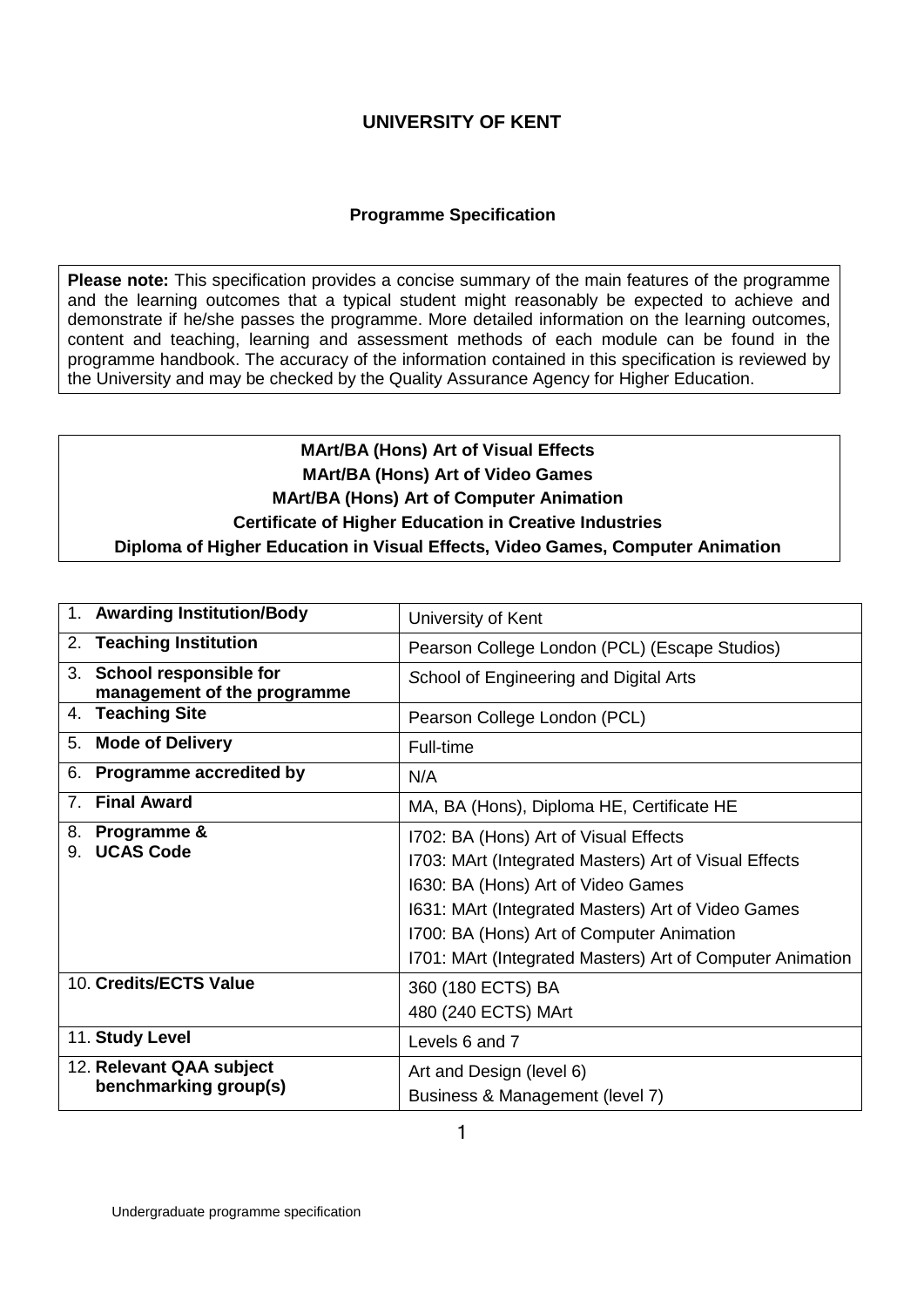| 13. Date of creation/revision (note that<br>dates are necessary for version<br>control) | Sept 2015/v0.5 |
|-----------------------------------------------------------------------------------------|----------------|
| 14. Intended Start Date of Delivery of<br>this Programme                                | September 2016 |

#### 15. **Educational Aims of the Programme**

The programme aims to:

The overall aims of the programme are to educate pioneering minds for the creative industries, thriving on visual adrenaline.

Students will develop and apply the theoretical understanding, skills, knowledge, and competences required to make high-quality visual effects, computer animations, or video games to a professional level. The first three years (BA) are focused on building these characteristics, with the final year (MArt) focusing on their practical application in existing and innovative new businesses.

Using the Pearson College London (PCL) / Escape Studios (ES) experience-based pedagogy, students will develop a deep understanding of the theory, context and practice of their technical craft, work in teams on professional projects, and learn how to produce beautiful visual and interactive experiences. Critical reflection will be integral to the learning process, as well as an understanding and application of leadership and team dynamics theories and practices.

Graduates from this programme will be unique in their deep understanding of the underpinning theory, the technical aspects of the field, and of their role in a professional production or development pipeline. After the first year they will specialise in one of the three pathways: Visual Effects (comprised of 3D and Compositing), Computer Animation, or Video Games.

The focus on creative foundations and core skills in each area in Stage 1 gives them a broad knowledge of their own and adjacent fields.

Advanced theory and skills development followed by a professional-level project in Stage 2 will improve their craft and ability to work in teams, with the tutors and industry professionals providing critical feedback.

Stage 3 is about getting them ready to work in the creative industries, with focus on an advanced specialism, honing professional techniques in the context of state-of-the-art theory and practice, and producing high-quality work for showreels and portfolios.

In Stage 4 the students will focus on the business and entrepreneurial skills they will need to work at and build innovative companies in the creative industries.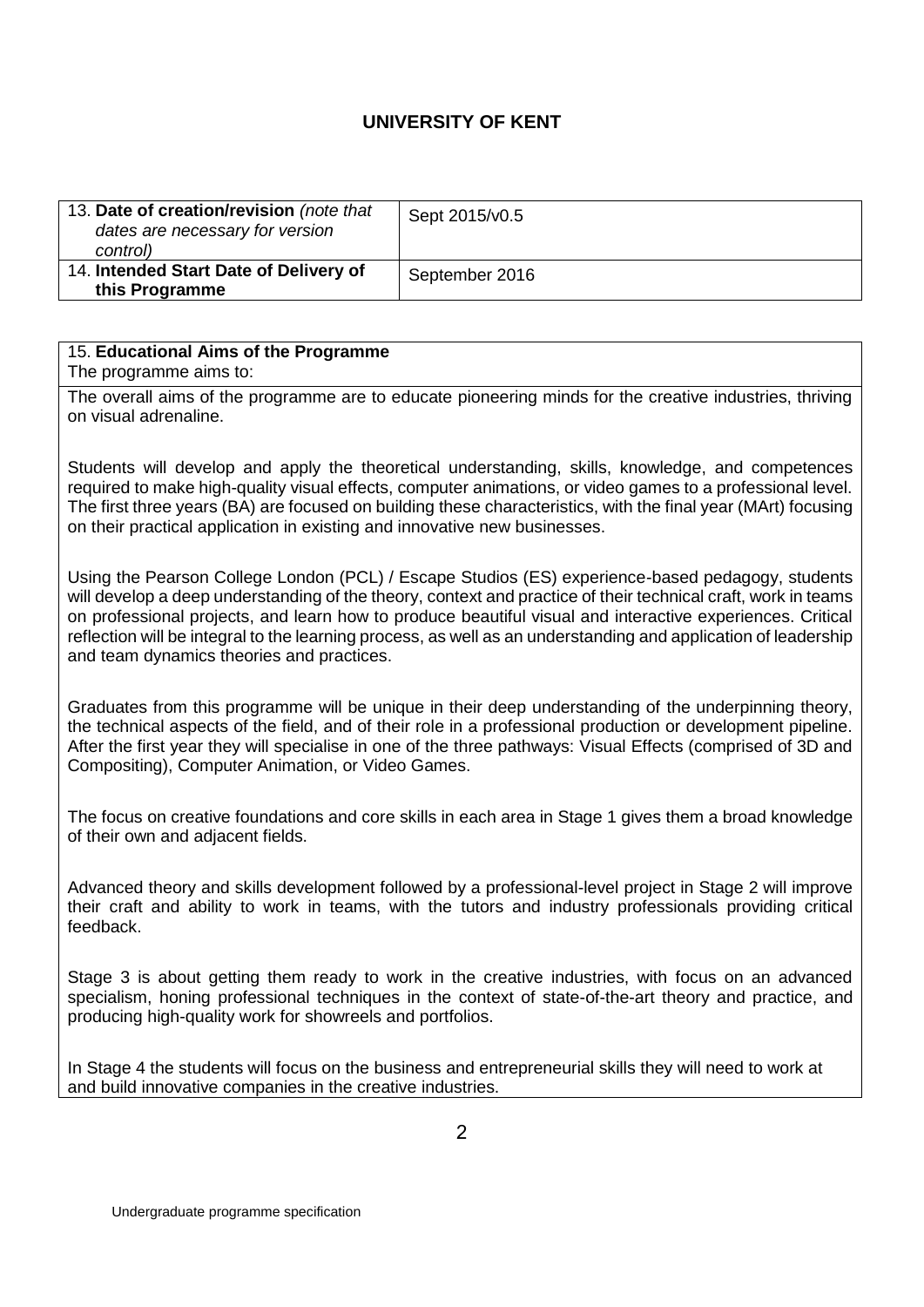### **16 Programme Outcomes**

The programme provides opportunities for students to develop and demonstrate knowledge and understanding, qualities, skills and other attributes in the following areas.

The programme outcomes have references to the Subject Benchmarking Statement for Art and Design (SBSAD)

#### **Stage 1 – Level 4 – Certification in Creative Industries**

At the end of Stage 1 students will have met the following learning outcomes:

#### **Knowledge and Understanding (K) of:**

- 1. The fundamentals of the creative process and its application to the creative industries
- 2. Fundamental theories, principles and tools relevant to the creative industries
- 3. The role of each element in a fundamental production process/pipeline

#### **Intellectual Skills (I):**

- 1. To evaluate fundamental solutions to solve creative and technical problems
- 2. To deliver to basic briefs and present the solutions
- 3. To improve their craft through instruction and experimentation

### **Subject Specific Skills (S):**

- 1. To produce discipline specific work to a basic standard
- 2. To give and receive basic feedback on creative and technical work
- 3. To engage in personal and professional development and learn from their professional community

#### **Transferable Skills (T):**

- 1. To manage time and resources to deliver a basic project within given constraints
- 2. To collaborate with others to produce discipline specific work as a team
- 3. To communicate basic creative and technical ideas to selected audiences

# **Stage 2 – Level 5 – Diploma in Visual Effects/Video Game Art/Computer Animation**

At the end of Stage 2 students will have met the following learning outcomes:

### **Knowledge and Understanding (K) of:**

- 1. The creative process and its application to their discipline
- 2. Established theories, principles and tools relevant to their discipline
- 3. The role of each element in an established production process/pipeline for their discipline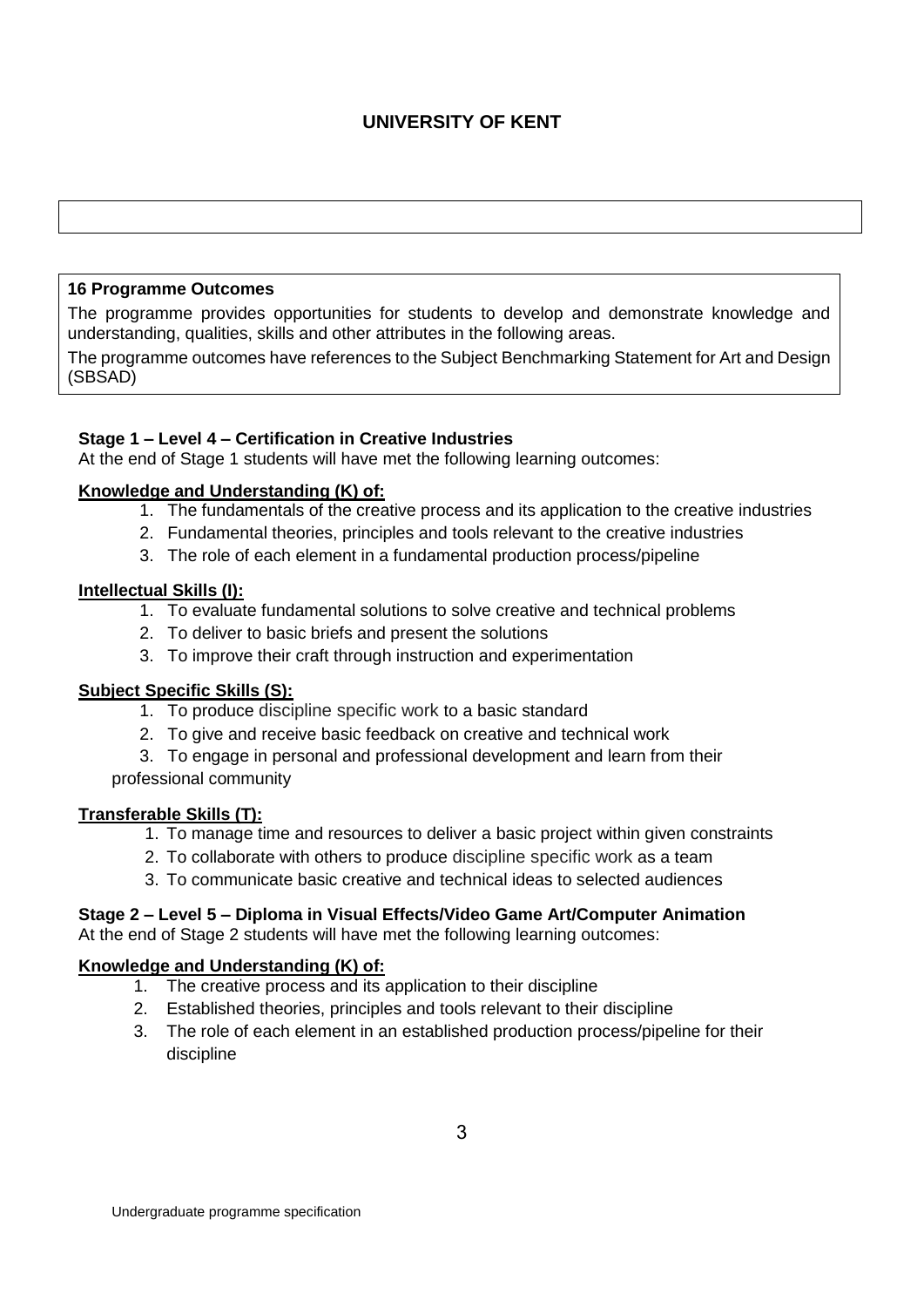## **Intellectual Skills (I):**

- 1. To evaluate established creative and technical solutions to solve a range of problems
- 2. To deliver to a range of briefs and justify their solutions
- 3. To deepen their craft through instruction and experimentation

## **Subject Specific Skills (S):**

- 1. To produce a range of work to an industry standard
- 2. To seek support for personal and professional development and to learn from and contribute to their professional community.
- 3. To give and receive detailed feedback on creative and technical work

## **Transferable Skills (T):**

- 1. To manage time and resources to deliver a range of projects within given constraints.
- 2. To collaborate with others to produce discipline specific work as a team and improve their craft.
- 3. To communicate a range of creative and technical ideas to different audiences

## **Stage 3 – Level 6 – BA (Hons) Art of Visual Effects/Video Games/Computer Animation** At the end of Stage 3 students will have met the following learning outcomes:

## **Knowledge and Understanding (K) of:**

- 1. The current state of the art in the creative process and its application to their discipline (SBSAD 6.5)
- 2. Advanced theories, principles and tools at the forefront of the discipline (SBSAD 6.5)
- 3. The ethical and legal issues involved in working in the creative industries (SBSAD 6.4, 6.5)

## **Intellectual Skills (I):**

- 1. To critically evaluate emerging creative and technical solutions to solve a range of complex problems (SBSAD 6.3)
- 2. To deliver to a range of complex and advanced briefs and defend their solutions (SBSAD 6.3, 6.6)
- 3. To advance their craft through experimentation and critical reflection (SBSAD 6.3)

## **Subject Specific Skills (S):**

- 1. To produce a wide range of discipline specific work to a professional standard (SBSAD 6.3)
- 2. To give and receive insightful feedback on creative and technical work (SBSAD 6.6)
- 3. To take ownership of their personal and professional development and to learn from and advance their professional community (SBSAD 4.6)

## **Transferable Skills (T):**

1. To manage resources to successfully meet objectives accommodating changing constraints (SBSAD 6.6)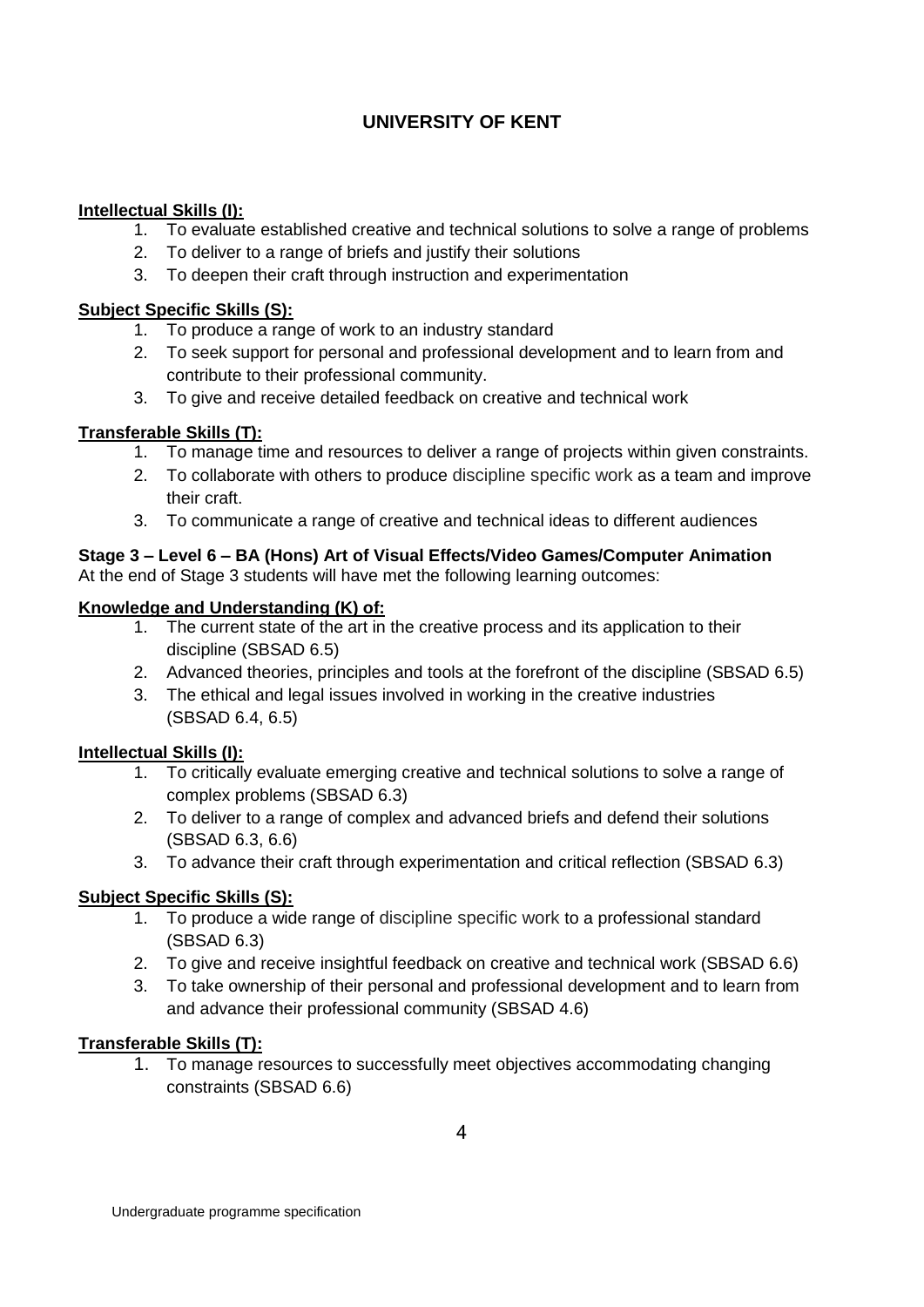- 2. To collaborate with professionals and peers to produce high-quality discipline specific work as a team and improve their craft (SBSAD 4.6)
- 3. To communicate complex creative and technical ideas to a wide range of audiences (SBSAD 6.6)

## **Stage 4 – Level 7 – MArt Art of Visual Effects/Video Games/Computer Animation**

In addition, at the end of Stage 4 students will have met the following learning outcomes:

## **Knowledge and Understanding (K) of:**

- 1. Emerging theories and principles of innovation to tackle technical, artistic, business, and process challenges in an original way (SBSBM 5.1)
- 2. Emerging tools and techniques used to create high-quality, innovative digital products and services.
- 3. Emerging legal and ethical issues in relation to the creative industries (SBSBM 5.1, 5.2)

## **Intellectual Skills (I):**

- 1. To solve problems, take decisions, and create solutions based on incomplete, limited, or controversial information (SBSBM 5.1, 5.2)
- 2. To challenge established knowledge and practice by developing innovative techniques and approaches to creative production.
- 3. To reflect deeply both during and after projects and draw conclusions to improve practice, and adjust goals accordingly.

## **Subject Specific Skills (S):**

- 1. To create and manage an agile production process from concept to delivery using established and emerging techniques.
- 2. To use state-of-the-art and new tools to create innovative products and services that demonstrate aesthetic and technical excellence and commercial viability.
- 3. To give and receive insightful feedback using new and developing methods.
- 4. To collaborate with experts in their own and other fields and proactively seek expertise and training to address shortcomings (SBSBM 5.3)

## **Transferable Skills (T):**

- 1. To create a working culture in which creativity and collaboration are nurtured and prized (SBSBM 5.2)
- 2. To apply advanced academic and professional knowledge to solve problems and improve practice (SBSBM 5.1, 5.2)
- 3. To communicate engagingly complex products and services to a wide range of audiences (SBSBM 5.1, 5.2)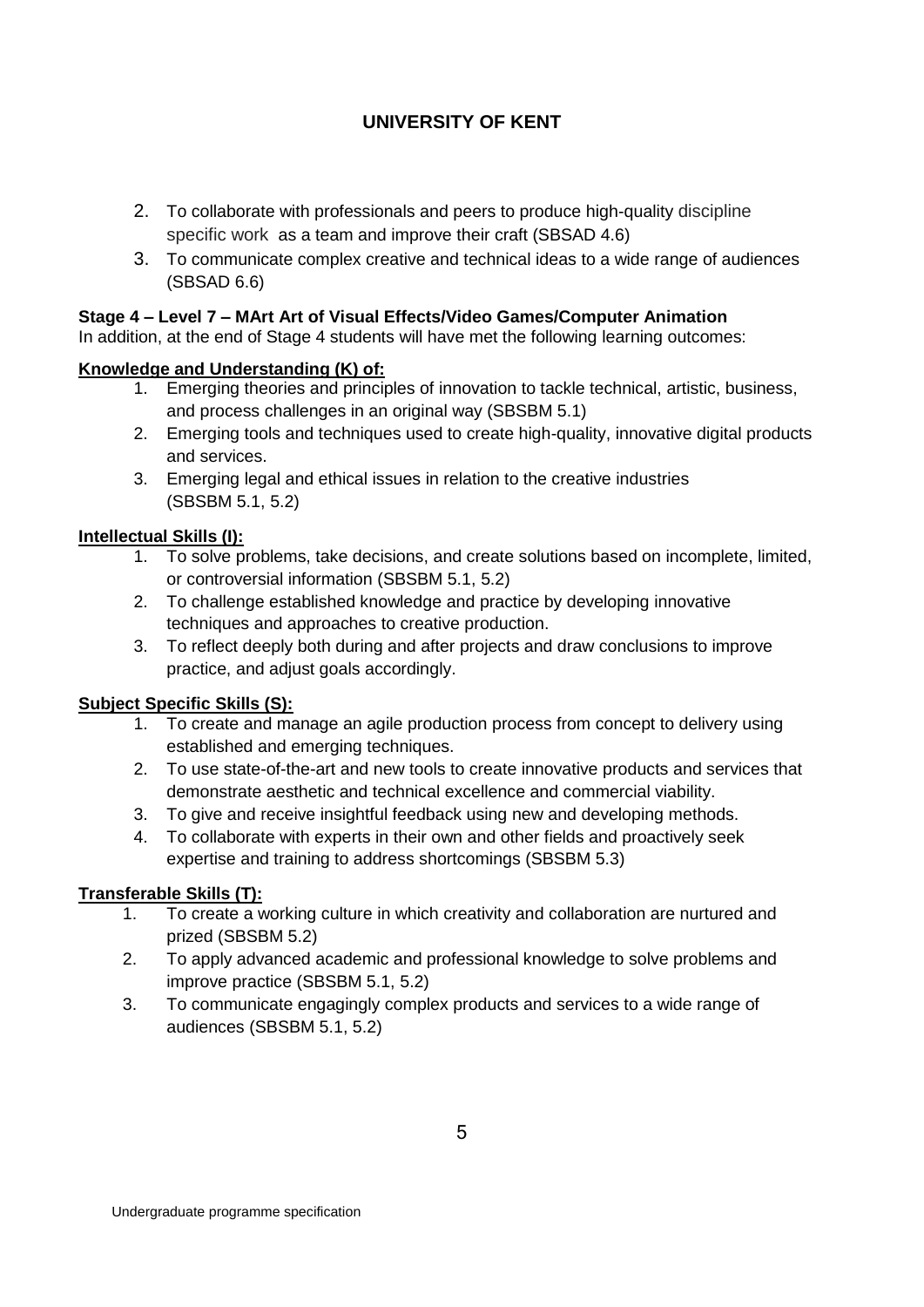#### **Learning & Teaching Strategy**

Escape Studios / Pearson College London's pedagogy has been developed over 13+ years of programme delivery, enhanced with reference to emerging and established educational theory, and refined through feedback from industry professionals and pilot projects. There are four principles that constitute the pedagogy:

### *Create Beautiful Things (Art & Design)*

- Learning and applying fundamental art and design skills to creative digital projects
- Developing an artistic voice as the new generation of visual artists
- Shaking up the industry by prizing originality, curiosity, and innovation.
- Absorbing influences from outside the classroom.

#### *Learn a Craft (Craft)*

- Learning and honing a specific craft through hard work and a good eye.

- Challenging programmes that are rigorous, practical, and unpredictable; like a hybrid of an art and design school, an apprenticeship, and a start-up.
- Recognising the importance of learning from the masters, whilst developing a style and signature.
- Developing the cognitive skills that are required to work at a high level in the visual effects, computer animation, and video games industries.

#### *Work in Teams (Process)*

- Building strong communities of practice: supportive, professional, challenging, honest.
- Work in groups with their own culture and community feel. Being part of the wider Escape Studios / Pearson College London community, which is in turn part of the global professional community.
- Learning from each other, by giving and receiving feedback, sharing skills, and collaborating on projects as leaders and members.
- Having an equal stake in the learning experience. This is democratic education, not autocratic.

### *Make it Viable (Business)*

- Respecting and contributing to the rich communities of visual effects, computer animation, and video games.
- Working with state-of the-art technology on realistic projects to produce work that would make studios money.
- Following a realistic production/development pipeline in all projects.
- Understanding the business case for the things that are being made.
- Having an in-depth knowledge and application of professional techniques so that graduates are useful in the industry.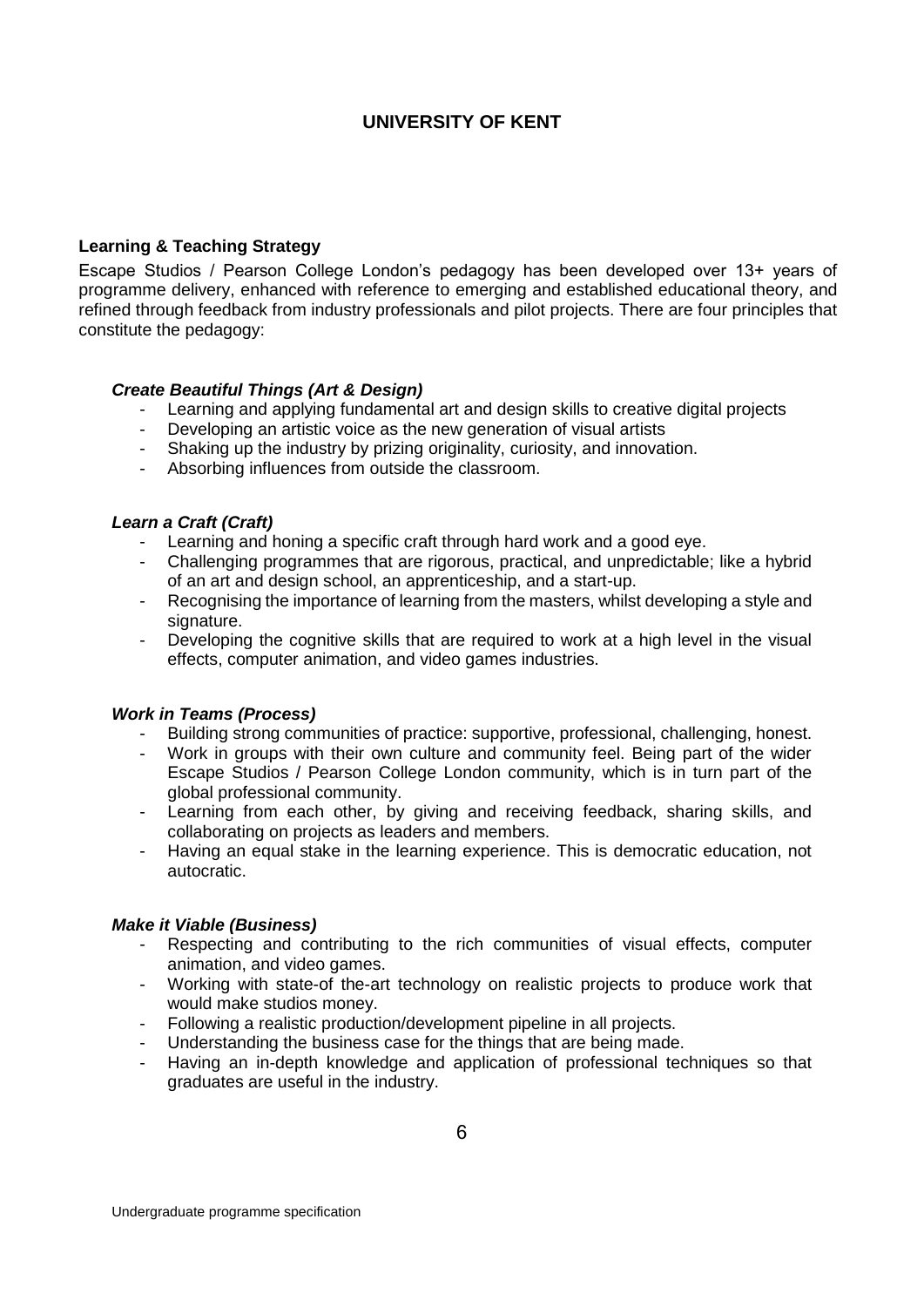### **Key Teaching Methods (all stages)**

#### *Introductory period*

At the start of the programmes there is an extended two-week introductory period where students learn and practice the Escape Studios / Pearson College London principles and methodology. Sessions are divided between the four principles of Art & Design, Craft, Process, and Business, and through a range of experience-based workshops students will build their own culture and community of practice, developing a strong foundation for the rest of the programme.

Subsequent years start with a one-week intro period that serves to refresh the principles and methodology, bring the cohort together after a long Summer break, and explore the format and expectations for the year ahead.

#### *Tutors*

Students are assigned a tutor who will provide individualised pastoral support for them over the course of the programme. Each semester, tutors and tutees will meet in a 1-to-1 tutorial to talk about their progress through the programme; to discuss personal and professional development; and feedback on individual and group work from art & design, craft, process, and business perspectives.

Tutors will track the progress of tutees and record any issues relevant for discussion at progression panels and post-module review sessions.

#### *Modules*

The programmes are built around a logical series of intensive learning experiences, each of which are structured as specific modules. These are either Craft-focused or Project-focused. Students are expected to be engaged in their study whether it be in studio/class full-time or as independent directed study, for at least 35 hours a week, just like in a professional studio.

Tutors lead the Craft modules, teaching students everything they will need to know to create high-quality visual and interactive experiences. This is where the students initially gain most of their knowledge and subject specific skills and the environment fosters an apprentice-like experience, learning from and working with master craftsmen. The focus here is on the individual and their skills, with feedback coming from tutors, peers, and self-reflection.

Tutors and industry professionals lead the Project modules, giving students the chance to work in teams on a client brief, put their skills to practice, and collaborate through a production or development pipeline. These modules are the primary way that the intellectual and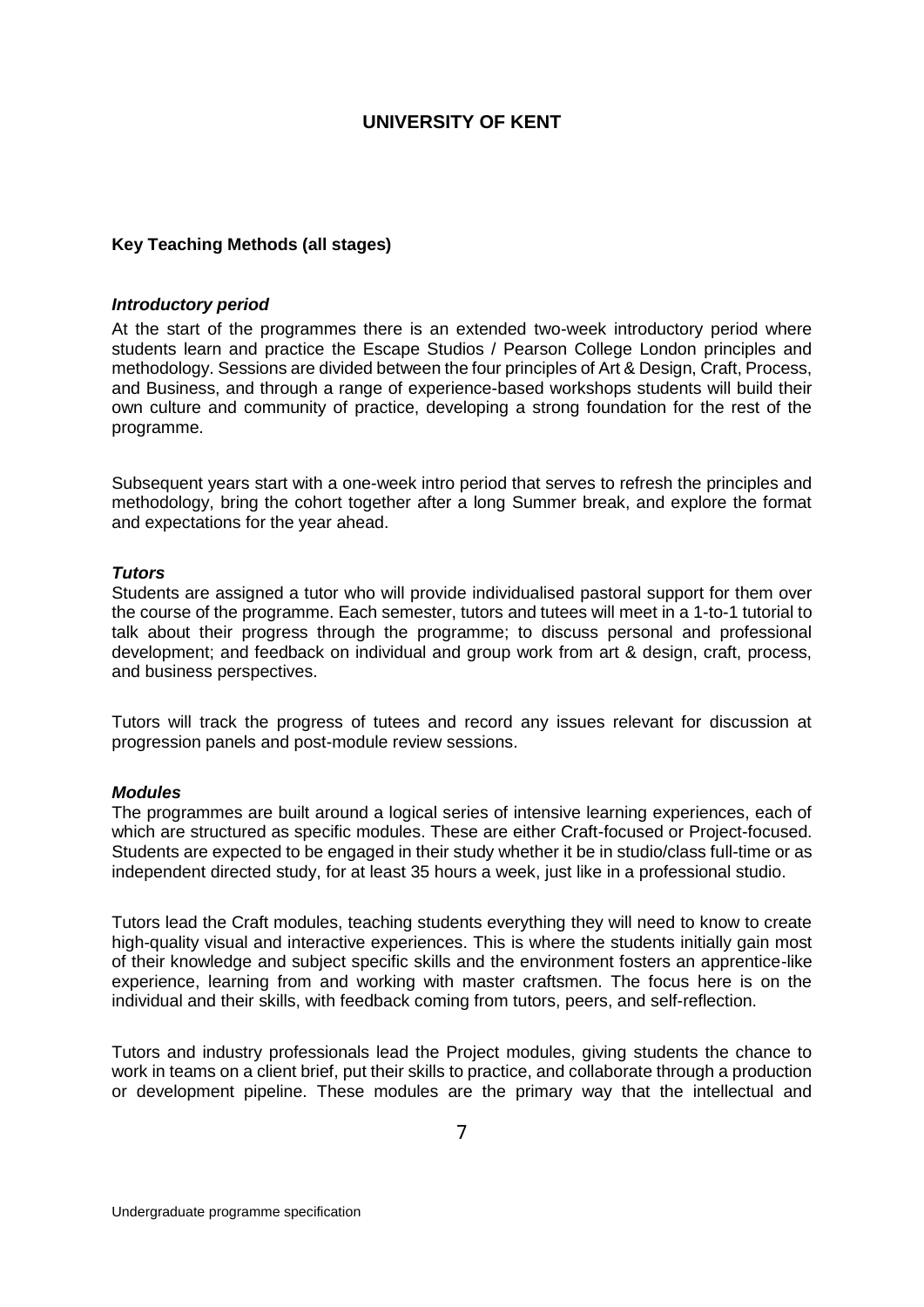transferable skills are developed. The focus here is on the group, and the individual's role in that group. Feedback comes from tutors, peers, self-reflection, and the industry. These Projects are generally divided into three phases: concept, making, and retrospective.

#### *Delivery Modes*

#### Skills Sessions

Tutor-led, intensive periods in the classroom where students learn the theory and technical skills that are essential for their specific craft. These sessions are very practical, with students following demonstrations and working on tutor-defined exercises to develop their understanding and skills of their craft in their theoretical context, providing a strong link between theory and practice. Such is the complexity of the software used in the creation of visual effects, computer animations, and video games, we have refined this effective and efficient way of supporting students to gain mastery.

#### **Tutorials**

These are tutor-led sessions that are not focused on technical skills, but on developing subject specific knowledge and broad transferable competencies. These include discussions and presentations around key theories, critical reflection and feedback activities (dailies and notes), team building & group dynamics workshops, and pastoral elements.

Tutorials will be held with the entire cohort, working groups, or on a 1-to-1 basis, as appropriate.

#### Studio Time

Practical, open, and largely collaborative periods in the studio, where students work on individual assignments or group projects without tutor intervention. Generally there will be a studio assistant available to support with technical issues, but these are periods where students learn how to apply their lessons from the Skills Sessions to an industry-appropriate challenge or brief.

#### Self-Directed

For the remaining time students will manage their own learning process. Working on individual or group projects as is appropriate, following the recommended reading, implementing tutor recommendations from 1-to-1 tutorials, or pursuing side projects for personal and professional development.

#### *Environment*

Learning takes place in a flexible, open space which can be configured in different ways to support collaboration whilst allowing space for individual, quiet working. It features:

- A studio that mirrors the best in the industry.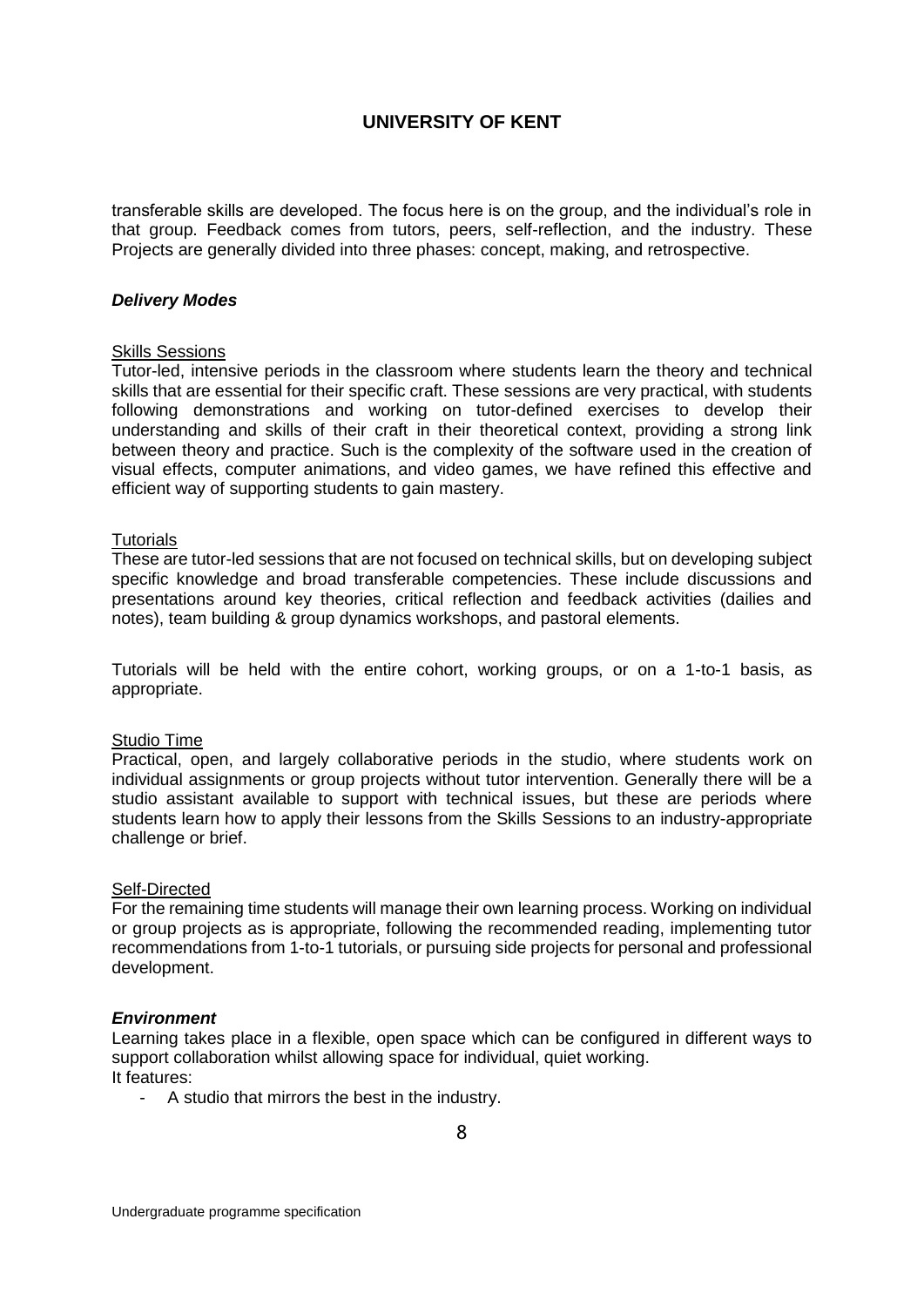- Walls that enable sketches, ideas, concepts, and storyboards to be shared.
- Flexible spaces that can easily be reconfigured to suit the activity.
- Industry-spec computers that are flexible and movable
- High air, sound, and light quality.
- Screens and speakers for presentation and streaming of visuals.

#### *E-learning*

Technical support is provided through online tutorials. These cover specific skills and can be accessed by students at anytime from anywhere.

#### *Dailies / Notes*

Success in the creative industries depends on regular and effective critical feedback on workin-progress. During Craft and Project modules tutors and teams will run dailies (Visual Effects and Computer Animation terminology) / notes (Games terminology) sessions where individuals can get peer feedback from creative and technical points of view. This will be regular, constructive, and formative, supporting students to produce the best quality work possible before the summative assessment points at the end of modules.

#### *Retrospectives (Retros)*

The term is borrowed from agile production methods, and is essentially a designated period for reflection and analysis. Students will take part in retros, reflecting as individuals and through group discussion on the work produced and the module as a whole. They will explain and discuss their lessons, and define actions they will take in future work. Retros play an important role in students developing a keen understanding of themselves, how they work, what their role is in teams, and how they can improve their practice.

#### *Studio Meetings*

These short meetings will take place on a regular basis. Tutors, students, and key stakeholders will attend. This is an important space for updates, changes, feedback, showing work, special projects, solving problems, and celebrations.

#### *Student Rep*

To ensure that the needs and concerns of the students are being taken into account throughout the programme, we will appoint one student representative from each pathway. They will be responsible for collecting and feeding back to the delivery team at post-module review sessions.

### **Key Assessment Methods (BA, Stages 1, 2 and 3)**

All assessment is 100% coursework.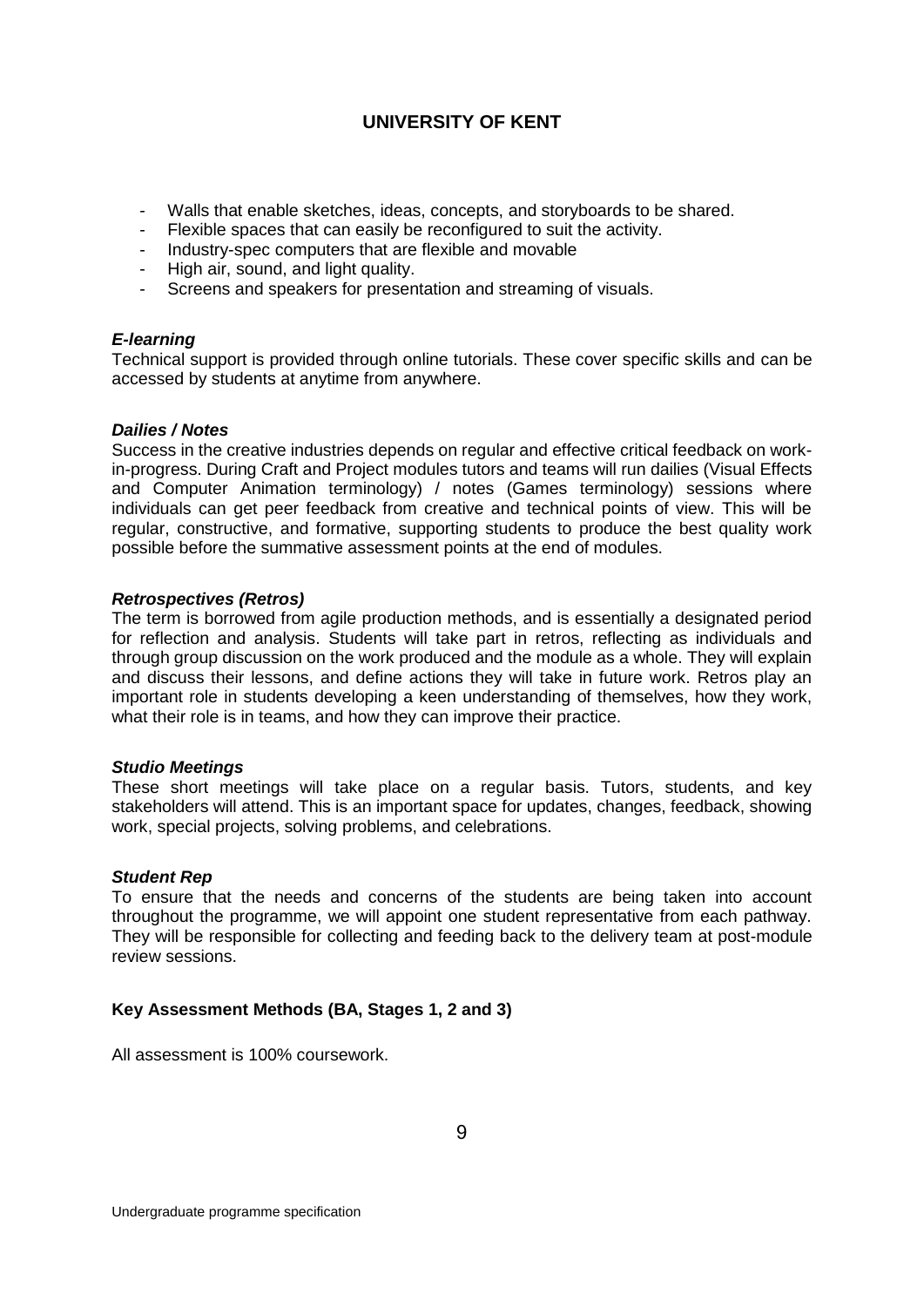As assessment contains a large proportion of industry, peer, and self-assessment, the introductory periods to each Stage will contain assessment training activities.

Team project work will be assessed according to the following table:

| <b>Assessor</b>          | <u>utor</u> | Industry   | Peer | Self          |
|--------------------------|-------------|------------|------|---------------|
| <b>Component</b>         | Product     |            |      | Retrospective |
| Weighting                | 25%         | 25%        | 25%  | 25%           |
| Group/individua<br>Group |             | Individual |      |               |
|                          |             |            |      |               |

All marks are moderated by the tutors. Peer and self-marked components are moderated after a group or 1-to-1 discussion respectively.

#### *Student Output*

#### Proposal

Students present a detailed plan of how they will meet a specific brief, either as individuals or in a group. The plan will be presented in written form or through an in-person presentation.

#### Prototype

Often presented midway through a project, or for a shorter project. Students will work individually or in groups to create a prototype of a VFX shot, computer animation, or video game. They will present this in person, or online with written/audio commentary.

#### Product

Presented at the end of a project, or for a longer project. Students will work individually or in groups to create a high quality VFX shot, computer animation, or video game that fulfils a specific brief. They will present this in person, or online with written/audio commentary.

#### Portfolio

Cumulative work produced over a period of time, showing influences, work in progress, progression, and final products. Portfolios will demonstrate the breadth and depth of each student's craft. Almost exclusively for individual work, this output will form an essential part of each student's CV/showreel.

#### **Retrospective**

Individuals and groups reflect on the product and the process of a module as well as the theoretical and contextual underpinning of the process. Assessing their own performance in relation to the learning outcomes and assessment criteria. This is presented as a written journal or a recorded group discussion, for assessment and moderation.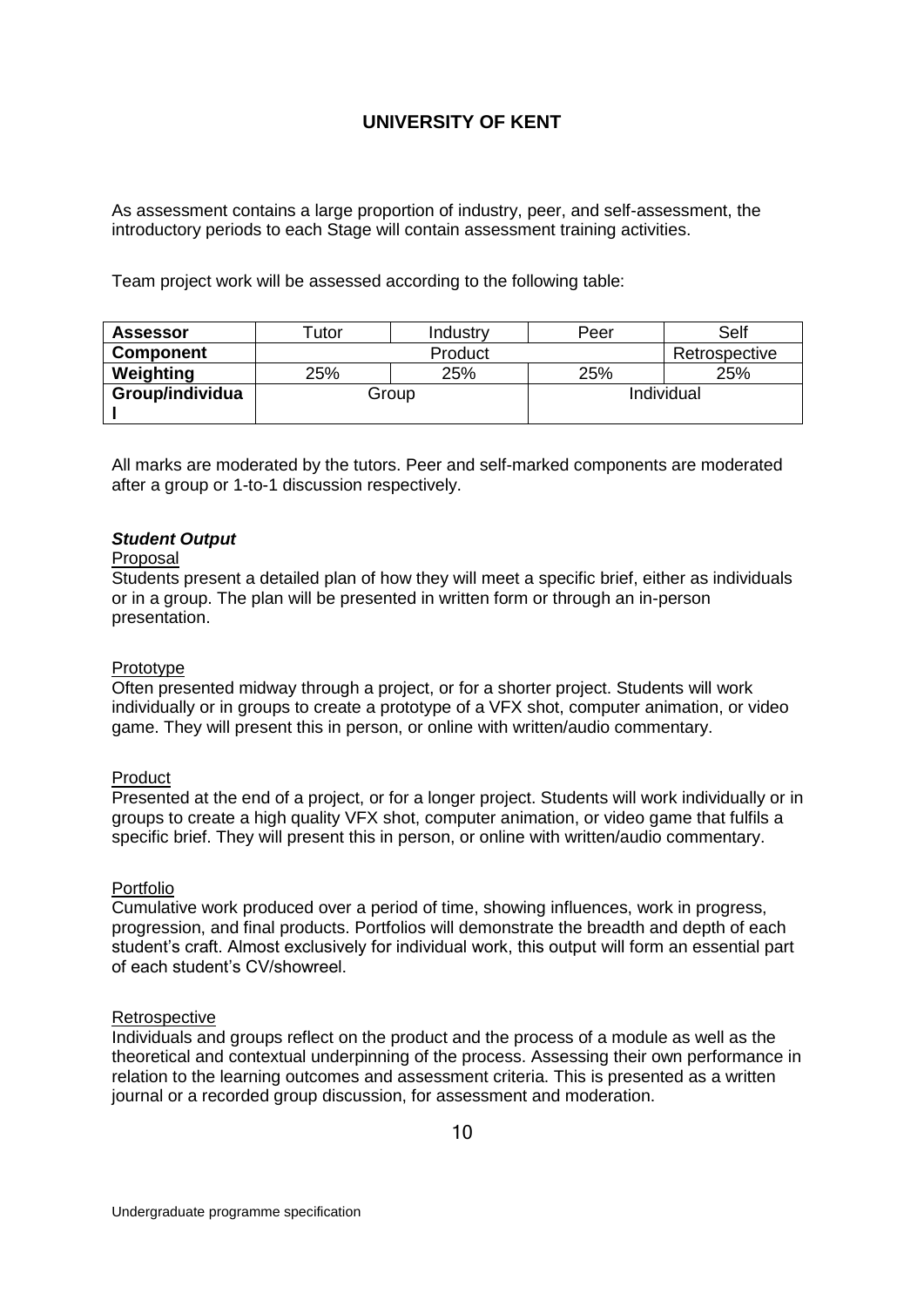#### *Assessment Types*

#### Studio Crit.

A discursive assessment method where students present work in front of the whole group. This is often used for formative assessment, but also used for summative assessment when a mix of tutor, industry, and peer input is required.

Written and/or verbal feedback and grades are given in line with the module learning outcomes and assignment assessment criteria.

#### Panel Crit.

A selected panel (which can include tutors, peers, and industry) hears presentations from groups and individuals and gives written and/or verbal feedback in line with the learning outcomes and assessment criteria.

#### 1-on-1 Crit.

An individual or group presents work to a tutor or peer for feedback and/or grading. This is a private and in-depth assessment method. The assessor provides written and/or verbal feedback in line with the learning outcomes and assessment criteria.

#### Portfolio Review

Tutors (and sometime industry professionals) provide specific feedback on individual portfolios. Often in person, and always with the view to improving and making recommendations for further learning and development work. As always, the assessor provides written and/or verbal feedback in line with the learning outcomes and assessment criteria.

#### Retrospective Review

Individuals and groups submit the results of a project retrospective. This will generally be in written form for individuals, and as recorded audio with summary notes for groups. The assessor provides written and/or verbal feedback in line with the learning outcomes and assessment criteria.

#### *Craft Modules*

- There will be at least as many formative assessment points as summative points throughout each module. These will be organised by tutors and incorporate feedback from tutors, peers, and self-reflection.
- Summative assessment points will be at the end of the module, incorporating feedback from tutors, moderated peer and moderated self-reflection, with assessment criteria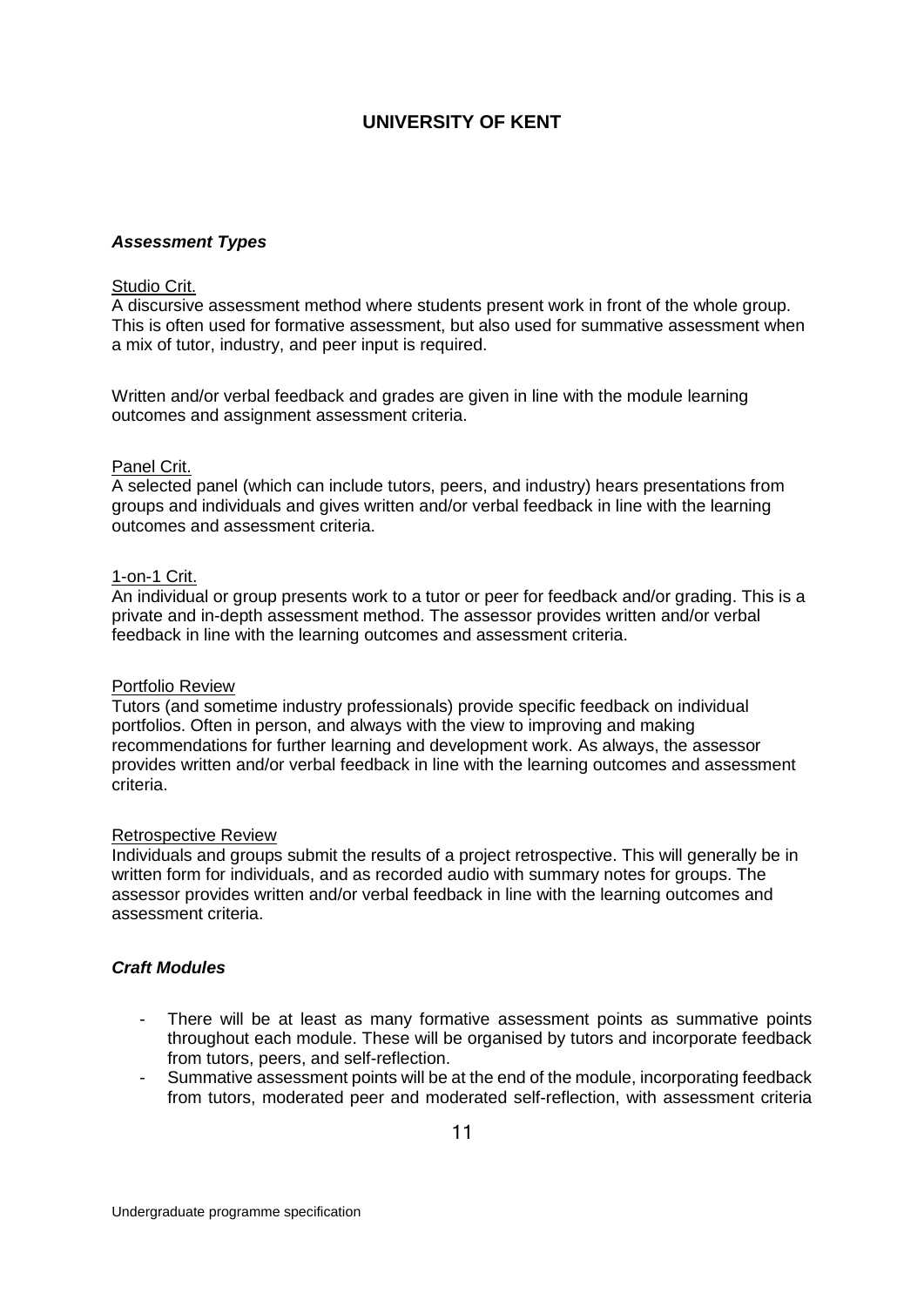derived from the learning outcomes.

- Feedback and grades will often be delivered in person to facilitate discussion and understanding, and will always followed up in written form for clarity and quality.

### *Project Modules*

- Formative assessment points will be at the end of the *concept* phase and midway through the *making* phase, incorporating feedback from tutors, peers, and selfreflection.
- Summative assessment points will be at the end of the *making* phase, incorporating feedback from tutors, and moderated feedback from industry professionals and peers. A moderated self-reflection following the *retrospective* phase will make up part of final grade. All assessment criteria derived from the learning outcomes and the project brief.
- Feedback and grades will largely be delivered in person to facilitate discussion and understanding, and will always be followed up in written form.

#### *Progression*

All modules except for the Stage 1 craft modules are non-condonable/compensatable. Progression through the programme will be contingent on students passing all of the modules.

Where a pass mark in a condonable/compensatable module has not been achieved, a student may progress from Stage 1 to Stage 2 as long as that module does not form the foundation for their pathway. For example, if a student fails "Computer Animation Core" they can't progress to the "Art of Computer Animation" pathway (see section 17 for details).

#### *Management*

Tutors will manage the assessment process, with oversight of the Programme Lead, Deputy Vice-Principal and the validating partner team.

#### *Resubmission*

Following any failed module, in accordance with University of Kent regulations, students have a maximum of two further attempts to successfully pass the module. Students who have failed a module will be given an opportunity for resubmission following detailed feedback and discussion with tutors.

Where failure is in a Craft module, the student will work as an individual to resubmit their assessed work at the earliest opportunity.

Where failure is in a Project module, tutors will devise a brief with individual work appropriate to the scale of the failed group project. The resubmitted work will be assessed with the same peer/tutor/industry/self-reflection split as the original group project.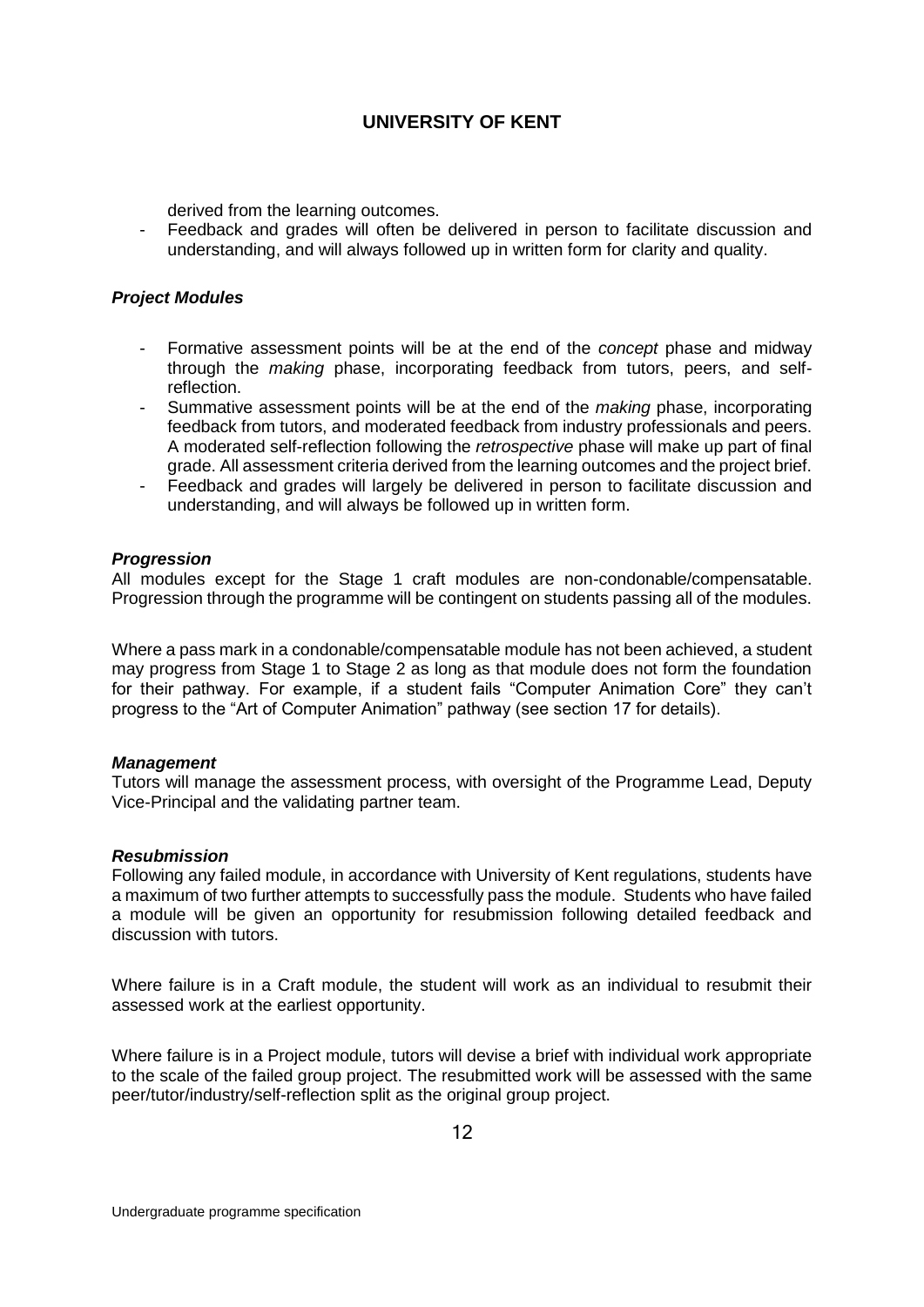### **Key Assessment Methods (MArt)**

Stage 4, the MArt, comprises four phases (explore, ideate, accelerate, incubate) and four 30 credit modules (art & design, craft, business, process) that run through the whole year. As the focus has moved towards originating and building new business ideas, the assessment methods have been adapted accordingly.

This programme is wholly project-based, so as with any of the Project modules the assessment weighting is divided between tutors, and moderated feedback from industry, peer, and self-assessment. Given the integrated nature of the phases and modules, students are assessed on each of the four core modules at the end of each phase.

The assignment is designed as one overall collaborative project based on a concept developed by the team functioning as a digital business. This is taken from the concept phase, through a pre-production prototype (accelerate) to a minimum viable product and production phase (incubate).

Each module is assessed at the end of each phase, contributing 25% to the final grade. These four module marks are aggregated at the end of the year to give the final four module marks. Whilst this scheme may seem complex in terms of the number of different marking components, it has a number of significant advantages:

- The focus is on a substantial enterprise project, with a realistic time scale and with considerable opportunity to produce a viable, innovative product.
- There is frequent feedback, both informally and formally, throughout the year on their group and individual progress. This will also allow groups and individuals to refocus their efforts on any areas of weakness.
- Their final module profile will be strong indicator of their relative strengths across the four key areas that contribute to the project.
- The high amount of moderated peer marking ensures that the student input is rewarded even in the absence of intimate first-hand tutor knowledge of the inner workings of the groups
- There is still a significant element of individual work demanded of each students, and its integration across the whole programme ensures that they engage with each module.

For more information on the skills developed by individual modules and on the specific learning outcomes associated with any Certificate, Diploma or BA non-honours awards relating to this programme of study, see the module mapping.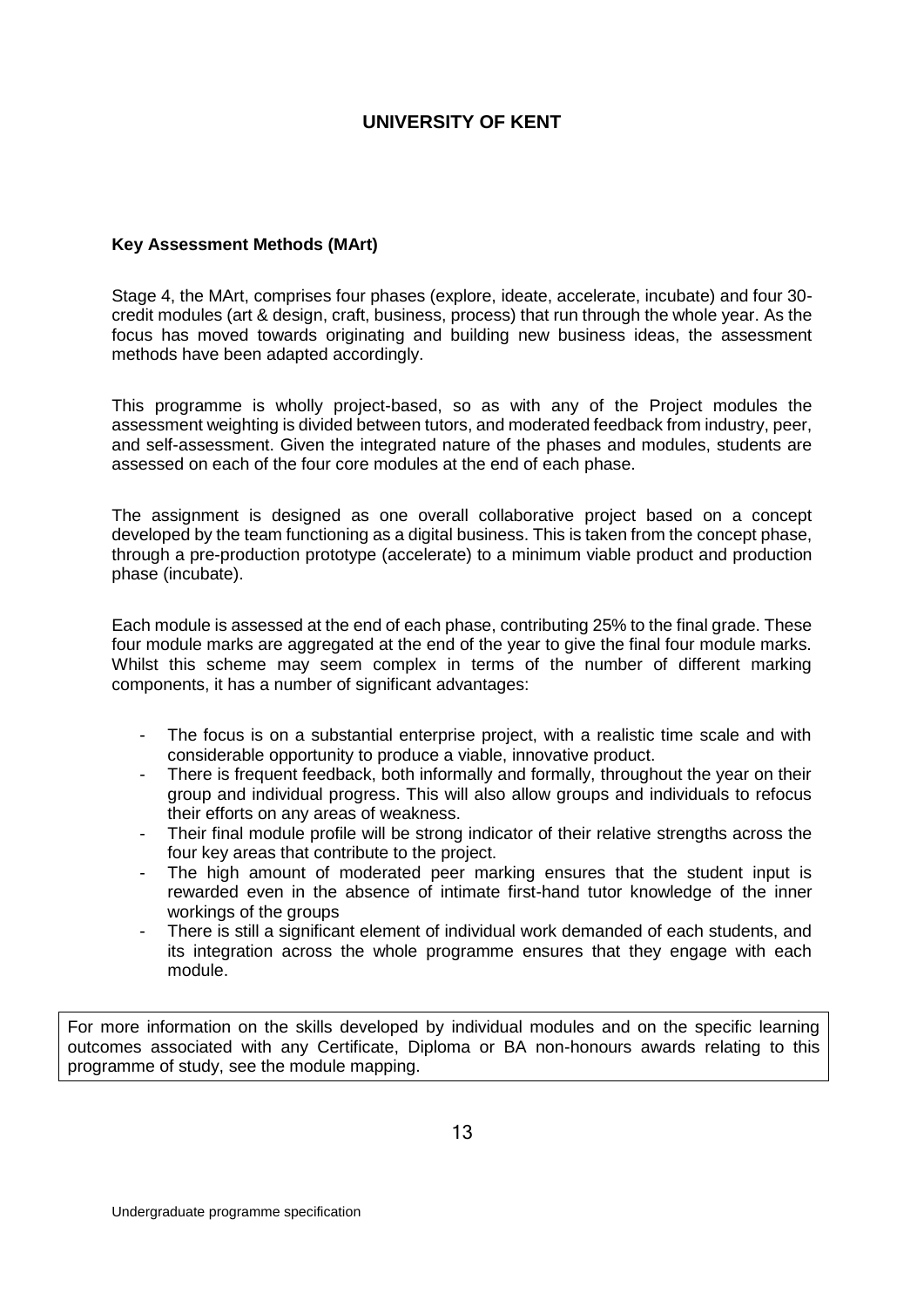### **17 Programme Structures and Requirements, Levels, Modules, Credits and Awards**

The programmes are *integrated masters* (MArt) studied over four years full-time. The first three years of study make up a BA (hons) programme, students may therefore exit the programme at this stage or continue to study for the Masters. Normally students would be expected to enrol for the 4 year integrated Masters programme however students can apply and enrol for the BA only.

The programmes are structured to provide a balance between the development of technical craft skills, and the application of those skills in professional projects. The programmes are divided into four stages, each stage comprising modules to a total of 120 credits. Students must successfully complete each module in order to be awarded the specified number of credits for that module. One credit corresponds to approximately ten hours of 'learning time' (including all classes and all private study and research). Thus obtaining 120 credits in an academic year requires 1,200 hours of overall learning time. Modules are 15, 30, 45 or 60 credits each. For further information on modules and credits refer to the Credit Framework at:

<http://www.kent.ac.uk/teaching/qa/credit-framework/creditinfo.html>

Each module and programme is designed to be at a specific level. For the descriptors of each of these levels, refer to Annex 2 of the Credit Framework at:

[http://www.kent.ac.uk/teaching/qa/credit-framework/creditinfoannex2.html.](http://www.kent.ac.uk/teaching/qa/credit-framework/creditinfoannex2.html)

To be eligible for the award of an honours degree students must obtain 360 credits, at least 210 of which must be at Level 5 or above, including at least 90 credits at level 6 or above at Stage 3. To be eligible for the award of a Masters degree students must obtain 480 credits, at least 90 of which must be at Level 7 or above.

### **Stage 1: Building the Foundations**

This is common to all three programmes and builds the foundations for subsequent stages. It starts with an extended intro period where students build their professional culture, explore our pedagogy, and learn creative and idea development techniques. The first two modules run in parallel during the first semester, with broad creative Craft taught alongside an open Creative Foundation Project. In the second semester students learn the basics of computer animation, video games, 3D for visual effects, and compositing for visual effects to make an informed choice about which pathway they will take. On successful completion of Stage 1, students may opt to transfer to another programme, as long as they have passed the relevant Craft module (see below) and there are sufficient resources to support their .studies

### **Stage 2: Learning the Craft**

This starts with a reintroduction to the culture and creative methods, then students study three Craft modules to deepen their knowledge of a pathway. The third of these modules runs in the second semester, and in parallel with *Studio Project 1*. This group project is focused around a creative brief from an industry partner. Tutors will provide support from a production perspective. The brief may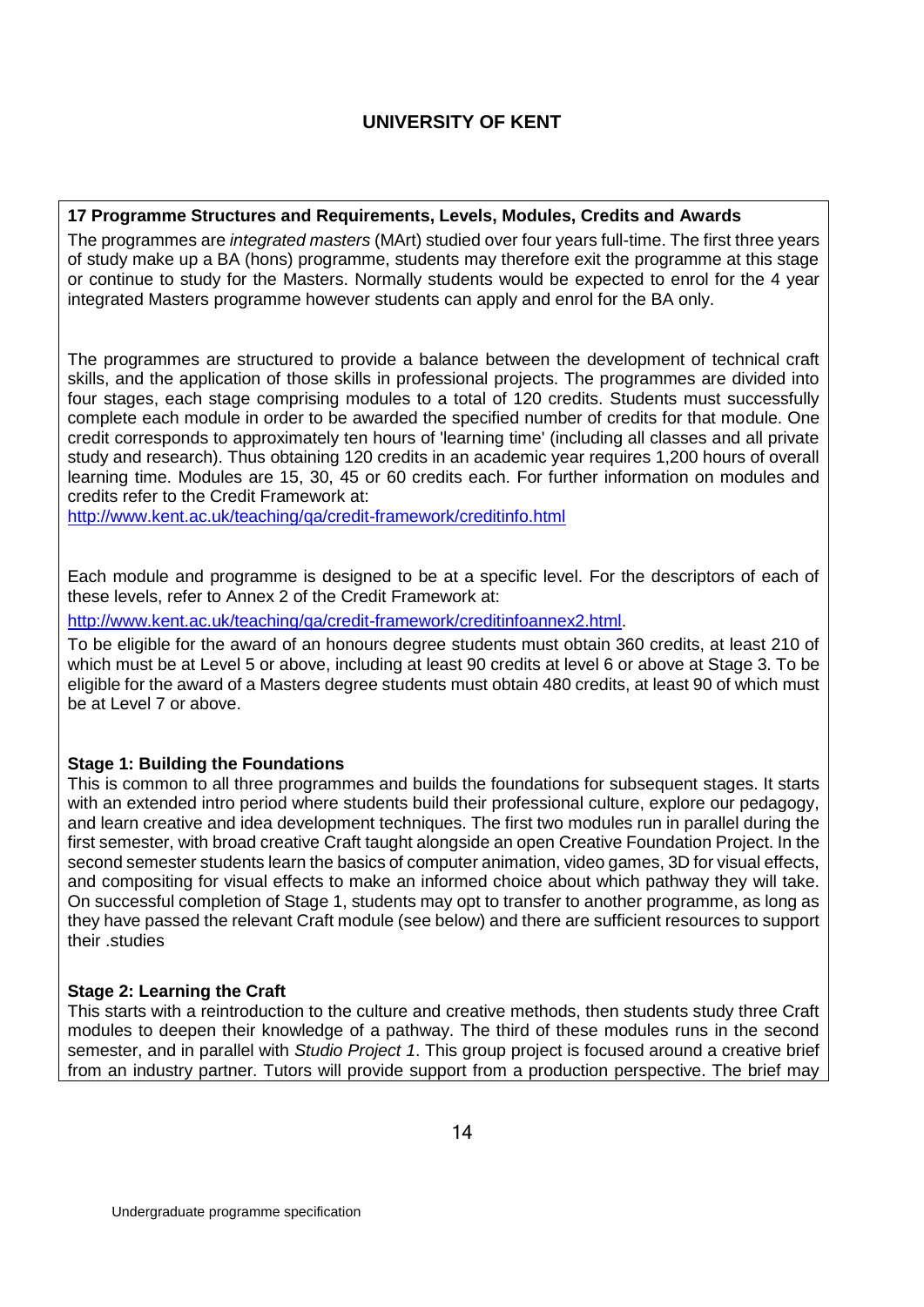demand collaboration within and between pathways, mirroring the real world. Following this, students present their projects during a two-week showcase and individual retrospective period.

In the following weeks leading up to the start of Stage 3 (traditionally during the Summer holidays) students will be expected to prepare for the Stage 3 *Studio Project 2*.

Students successfully completing Stage 1 of a programme and meeting credit framework requirements who do not successfully complete Stage 2 will be eligible for the award of the Certificate in Creative Industries. Students successfully completing Stage 1 and Stage 2 of a programme and meeting Credit Framework requirements who do not successfully complete Stage 3 will be eligible for the award of the Diploma in Visual Effects, Video Games or Computer Animation (depending on the route they have followed).

### **Stage 3 - Preparing for the Industry**

Following another intro week and a two week studio setup period, the bulk of this stage is given to the *Studio Project 2*. Students work in teams on multiple open and complex creative briefs from industry partners, and unlike *Studio Project 1*, they will work autonomously without the production oversight of tutors. Again this is likely to demand collaboration within and between pathways.

Two modules run alongside this project, both of which preparing students for work in the industry. They will deepen specific technical skills in "Advanced Specialism", and enhance their teamwork and project management competences in "Professional Practice". The content of these Craft modules are largely defined by the students themselves and conducted under the guidance of tutors.

The year will end with a two week showcase and individual retrospective period.

Students successfully completing Stage 2 of a programme and achieving 300 credits overall including at least 60 credits at level 6 or above in Stage 3 and meeting Credit Framework requirements will be eligible for the award of a BA non-honours degree.

#### **Stage 4 - Innovation and Entrepreneurship**

Students apply the skills they have developed over the last three years to work in teams to build real creative businesses. After a one-week introductory period the teams go through four phases of business innovation: exploration, ideation, acceleration, and incubation.

At each stage of development, teams and individuals must focus on refining their art, craft, business, and processes. The beauty and utility of the product/service they are creating must go hand in hand with its commercial viability and efficiency of their team.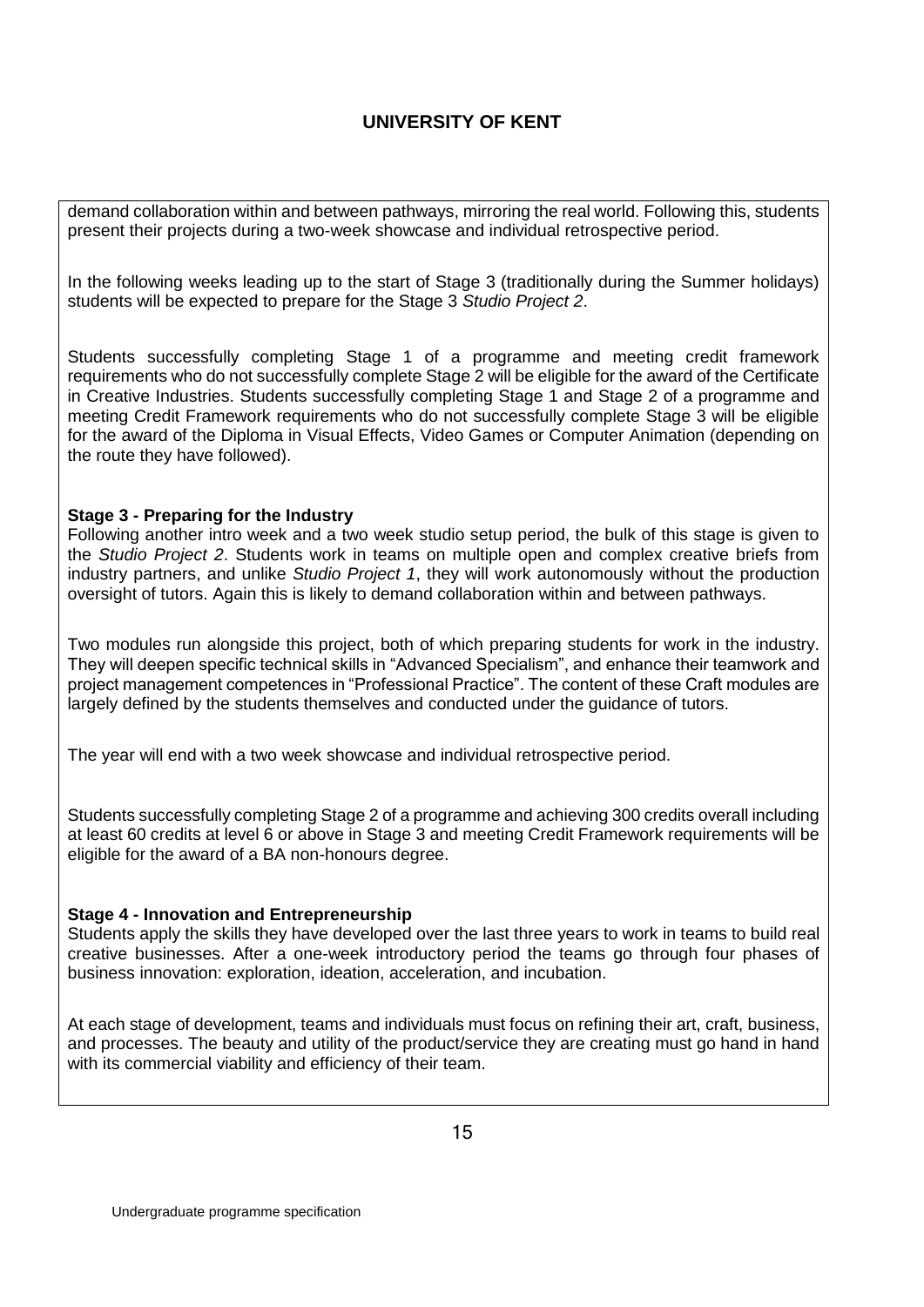They are challenged with flash briefs during the programme, and present regularly to a panel consisting of tutors, industry representatives and their peers, for assessment.

### **Condoning/Compensating**

The Stage 1 Craft modules may be condoned/compensated except where they relate directly to the student's programme route (see table below). All other modules in Stage 1, 2, 3 and 4 may be condoned/compensated in accordance with University of Kent regulations.

| <b>Stage 1 Craft modules</b>                | <b>Art of Visual Effects</b>           | <b>Art of Computer</b><br>Animation        | <b>Art of Video Games</b>                   |  |
|---------------------------------------------|----------------------------------------|--------------------------------------------|---------------------------------------------|--|
| Animation<br><b>Computer</b><br>-<br>Core   | Condonable/compensatable               | <b>Not</b><br>condonable/compensata<br>ble | Condonable/compensata<br>ble                |  |
| Video Games Art - Core                      | Condonable/compensatable               | Condonable/compensata<br>ble               | <b>Not</b><br>condonable/compensatab<br>le. |  |
| Visual Effects 3D - Core                    | <b>Not</b><br>condonable/compensatable | Condonable/compensata<br>ble               | Condonable/compensata<br>ble                |  |
| <b>Visual Effects Compositing</b><br>– Core | <b>Not</b><br>condonable/compensatable | Condonable/compensata<br>ble               | Condonable/compensata<br>ble                |  |

For the modules that are condonable, if a student fails a module(s) due to illness or other mitigating circumstances, such failure may be condoned, subject to the requirements of the Credit Framework and provided that the student has achieved the programme learning outcomes. For further information refer to the Credit Framework at:

[http://www.kent.ac.uk/teaching/qa/credit-framework/creditinfo.html.](http://www.kent.ac.uk/teaching/qa/credit-framework/creditinfo.html)

Where a student fails a module(s), but has marks for such modules within 10 percentage points of the pass mark, the Board of Examiners may nevertheless award the credits for the module(s), subject to the requirements of the Credit Framework and provided that the student has achieved the programme learning outcomes. For further information refer to the Credit Framework.

All Craft modules have their predecessors as pre-requisites, i.e. Core is a pre-requisite for Pro, which is in turn a pre-requisite for Advanced, which is itself a pre-requisite for Exploration.

Studio projects follow a similar pattern, with the *Creative Foundations Project* being a pre-requisite for *Studio Project 1*, which is a pre-requisite for *Studio Project 2*.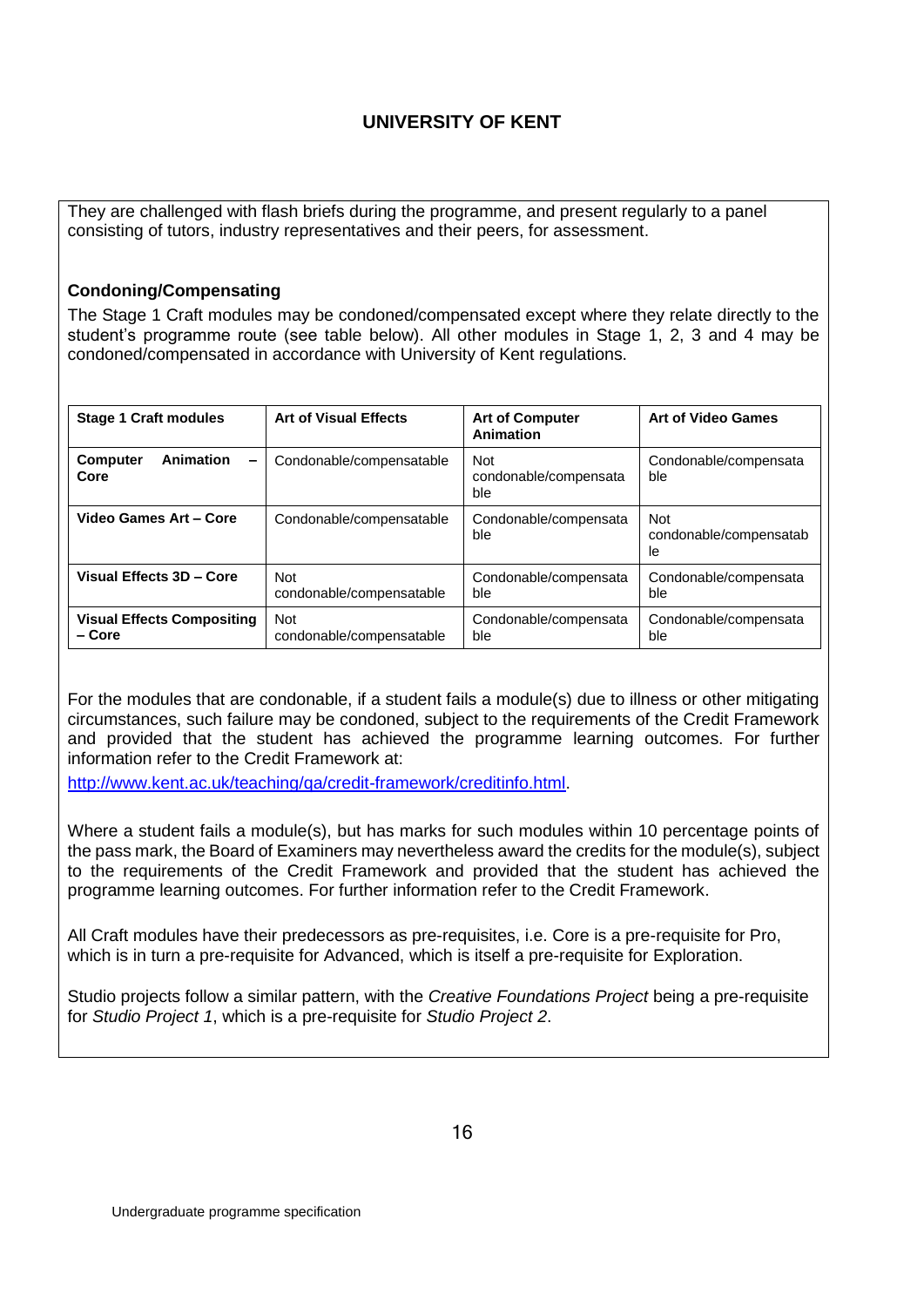| Code                                                                                                                                                                                                                                    | <b>Title</b>                                                       | Level          | <b>Credits</b> | Term(s)        |  |
|-----------------------------------------------------------------------------------------------------------------------------------------------------------------------------------------------------------------------------------------|--------------------------------------------------------------------|----------------|----------------|----------------|--|
| Stage 1                                                                                                                                                                                                                                 |                                                                    |                |                |                |  |
| <b>Compulsory Modules - All Programmes</b>                                                                                                                                                                                              |                                                                    |                |                |                |  |
|                                                                                                                                                                                                                                         | Unless specifically stated, no module is condonable/compensatable. |                |                |                |  |
|                                                                                                                                                                                                                                         | <b>Creative Foundations - Project</b>                              | 4              | 30             | 1              |  |
|                                                                                                                                                                                                                                         | <b>Creative Foundations - Craft</b>                                | 4              | 30             | 1              |  |
|                                                                                                                                                                                                                                         | Computer Animation - Core*                                         | 4              | 15             | $\overline{2}$ |  |
|                                                                                                                                                                                                                                         | Video Game Art - Core**                                            | 4              | 15             | $\overline{2}$ |  |
|                                                                                                                                                                                                                                         | Compositing for Visual Effects - Core***                           | $\overline{4}$ | 15             | $\overline{2}$ |  |
|                                                                                                                                                                                                                                         | 3D for Visual Effects - Core***                                    | $\overline{4}$ | 15             | $\overline{2}$ |  |
| * Condonable/compensatable on all programmes except Art of Computer Animation<br>** Condonable/compensatable on all programmes except Art of Video Games<br>*** Condonable/compensatable on all programmes except Art of Visual Effects |                                                                    |                |                |                |  |
| Stage 2                                                                                                                                                                                                                                 |                                                                    |                |                |                |  |
| <b>Compulsory Modules - Art of Computer Animation</b><br>No module is condonable/compensatable.                                                                                                                                         |                                                                    |                |                |                |  |
|                                                                                                                                                                                                                                         | 1<br>Computer Animation - Pro<br>5<br>30                           |                |                |                |  |
|                                                                                                                                                                                                                                         | Computer Animation - Advanced                                      | 5              | 30             | 1              |  |
| <b>Compulsory Modules - Art of Video Games</b>                                                                                                                                                                                          |                                                                    |                |                |                |  |
|                                                                                                                                                                                                                                         | Video Game Art - Pro                                               | 5              | 30             | $\mathbf{1}$   |  |
|                                                                                                                                                                                                                                         | Video Game Art - Advanced                                          | 5              | 30             | $\mathbf{1}$   |  |
| <b>Compulsory Modules - Art of Visual Effects</b>                                                                                                                                                                                       |                                                                    |                |                |                |  |
|                                                                                                                                                                                                                                         | 3D for Visual Effects - Pro                                        | 5              | 30             | 1              |  |
|                                                                                                                                                                                                                                         | Compositing for Visual Effects - Pro                               | 5              | 30             | $\mathbf{1}$   |  |
| <b>Compulsory Modules - All Programmes</b>                                                                                                                                                                                              |                                                                    |                |                |                |  |
|                                                                                                                                                                                                                                         | Specialism                                                         | 5              | 15             | $\overline{2}$ |  |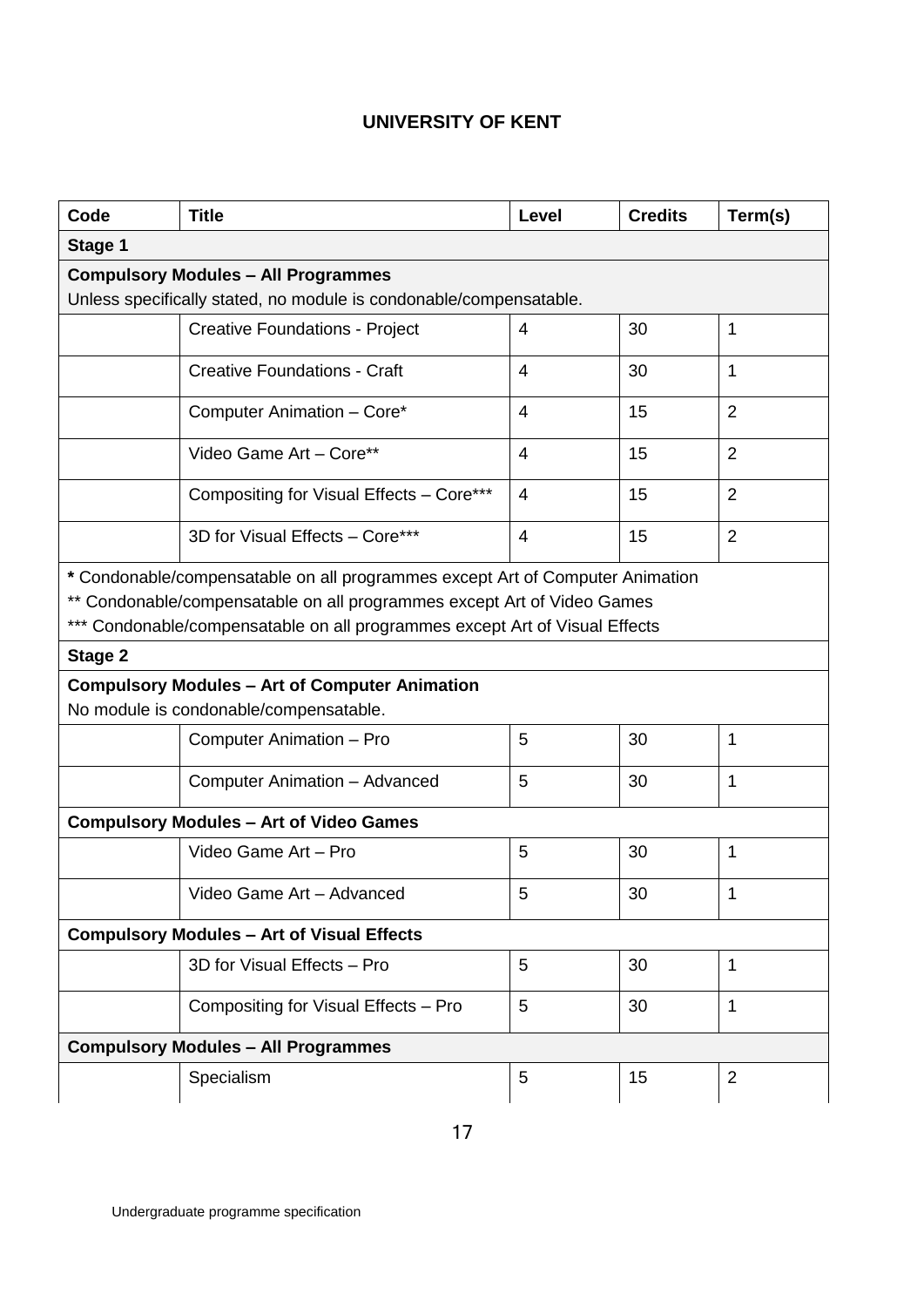|                                            | <b>Industry Studio Project</b> | 5              | 45 | $\overline{2}$ |  |
|--------------------------------------------|--------------------------------|----------------|----|----------------|--|
| Stage 3                                    |                                |                |    |                |  |
| <b>Compulsory Modules - All Programmes</b> |                                |                |    |                |  |
| No module is condonable/compensatable.     |                                |                |    |                |  |
|                                            | <b>Advanced Specialism</b>     | 6              | 30 | 1,2            |  |
|                                            | <b>Professional Practice</b>   | 6              | 30 | 1,2            |  |
|                                            | Professional Studio Project    | 6              | 60 | 1,2            |  |
| Stage 4                                    |                                |                |    |                |  |
| <b>Compulsory Modules - All Programmes</b> |                                |                |    |                |  |
| No module is condonable/compensatable.     |                                |                |    |                |  |
|                                            | Art and Design                 | $\overline{7}$ | 30 | 1,2            |  |
|                                            | Craft                          | $\overline{7}$ | 30 | 1,2            |  |
|                                            | Process                        | $\overline{7}$ | 30 | 1,2            |  |
|                                            | <b>Business</b>                | 7              | 30 | 1,2            |  |

### **17b Module / Programme Outcome Mapping**

See [this spreadsheet](https://docs.google.com/a/pearson.com/spreadsheets/d/1DTX8U9TMqyOiIOzQkQfyHXA1qeW2TjYLlR_wptUfRVs/edit?usp=sharing) for a mapping of learning outcomes to modules across the stages.

### **18 Work-Based Learning**

Disability Statement: Where disabled students are due to undertake a work placement as part of this programme of study, a representative of the University will meet with the work placement provider in advance to ensure the provision of anticipatory and reasonable adjustments in line with legal requirements.

Work-based learning is not structurally part of these programmes, but learning takes place in an environment that replicates that of a typical creative industries studio. This is particularly relevant to the project work, where students work in teams to industry practices and procedures, ensuring that they have experience of the workplace environment during their studies.

### **19 Support for Students and their Learning**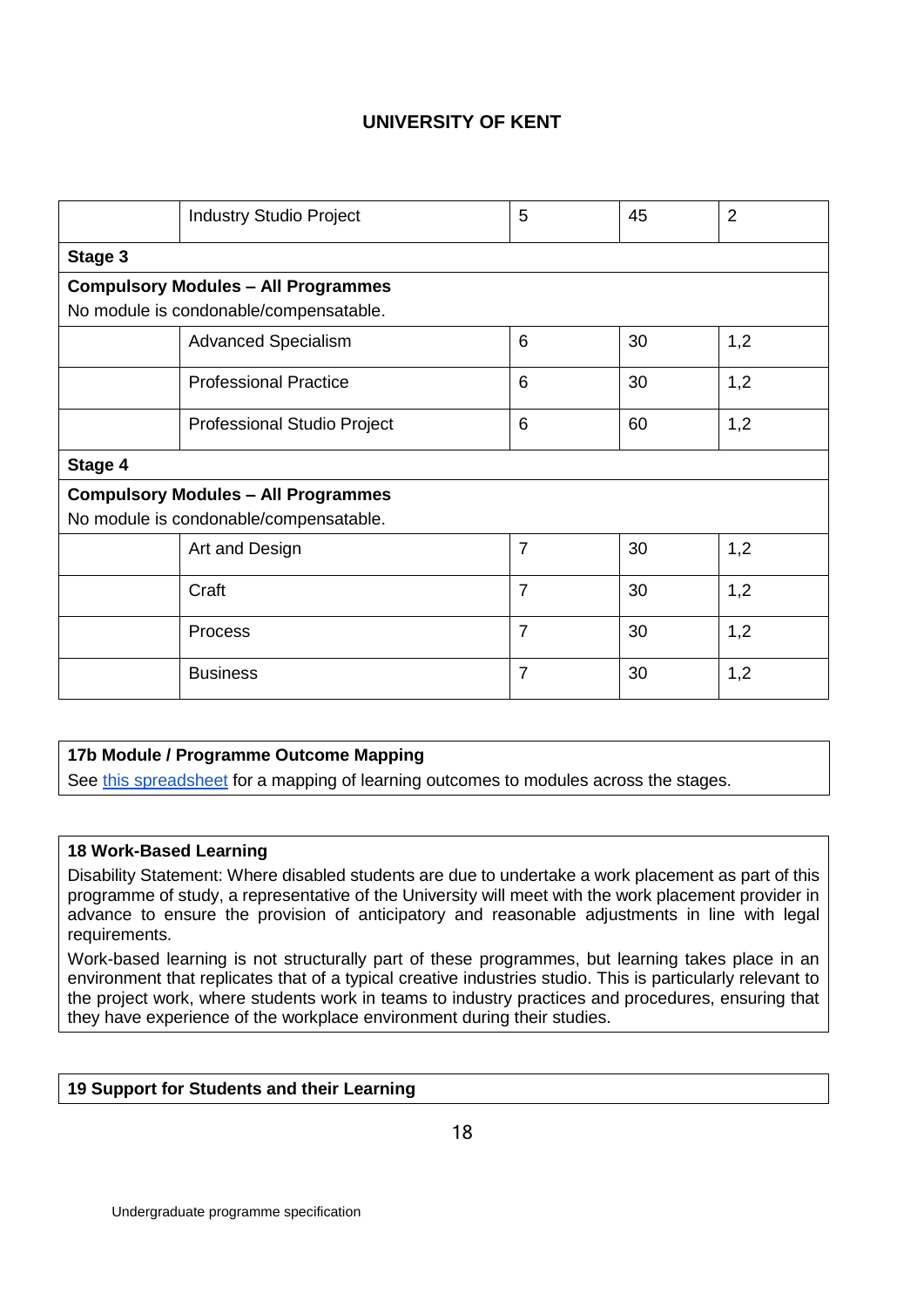- Escape Studios / Pearson College London extended induction programme (see Learning & Teaching Strategy above)
- Pastoral support from tutors
- Personal development workshops
- Online tutorials
- Access to industry professionals
- Programme/module handbooks
- Learning resources & support [https://www.pearsoncollegelondon.ac.uk/student](https://www.pearsoncollegelondon.ac.uk/student-experience/undergraduate/learning-support.html)[experience/undergraduate/learning-support.html](https://www.pearsoncollegelondon.ac.uk/student-experience/undergraduate/learning-support.html)
- Student Support & Wellbeing <https://www.pearsoncollegelondon.ac.uk/study/postgraduate/student-support.html>
- PCL Student Association [https://www.pearsoncollegelondon.ac.uk/student](https://www.pearsoncollegelondon.ac.uk/student-experience/undergraduate/pcsa.html)[experience/undergraduate/pcsa.html](https://www.pearsoncollegelondon.ac.uk/student-experience/undergraduate/pcsa.html)
- Careers and Employability [https://www.pearsoncollegelondon.ac.uk/working-with](https://www.pearsoncollegelondon.ac.uk/working-with-business/career-coaching.html)[business/career-coaching.html](https://www.pearsoncollegelondon.ac.uk/working-with-business/career-coaching.html)

## **20 Entry Profile**

The minimum age to study a degree programme at the university is normally at least 17 years old by 20 September in the year the programme begins. There is no upper age limit.

### 20.1 **Entry Route**

For fuller information, please refer to the University prospectus

Applicants are normally expected to have demonstrated:

- GCSE English and Mathematics grade C or equivalent
- 2 passes at A-level or equivalent.

Application is via a creative portfolio. Applications are welcome from students with non-traditional backgrounds or lower formal qualifications who have a passion for their chosen subject areas and can demonstrate their creative ability and communication skills. Students are required to submit a portfolio and attend an applicant day. Where an applicant does not have a creative portfolio then a creative brief will be provided to them in advance of the Applicant Day.

At the Applicant Day:

- 1. The creative portfolio or brief will be discussed with Programme Tutors.
- 2. Applicants will be placed in groups and a take part in a group exercise during the applicant day.

Their performance in these two tasks along with their creative portfolio will be used to assess their application.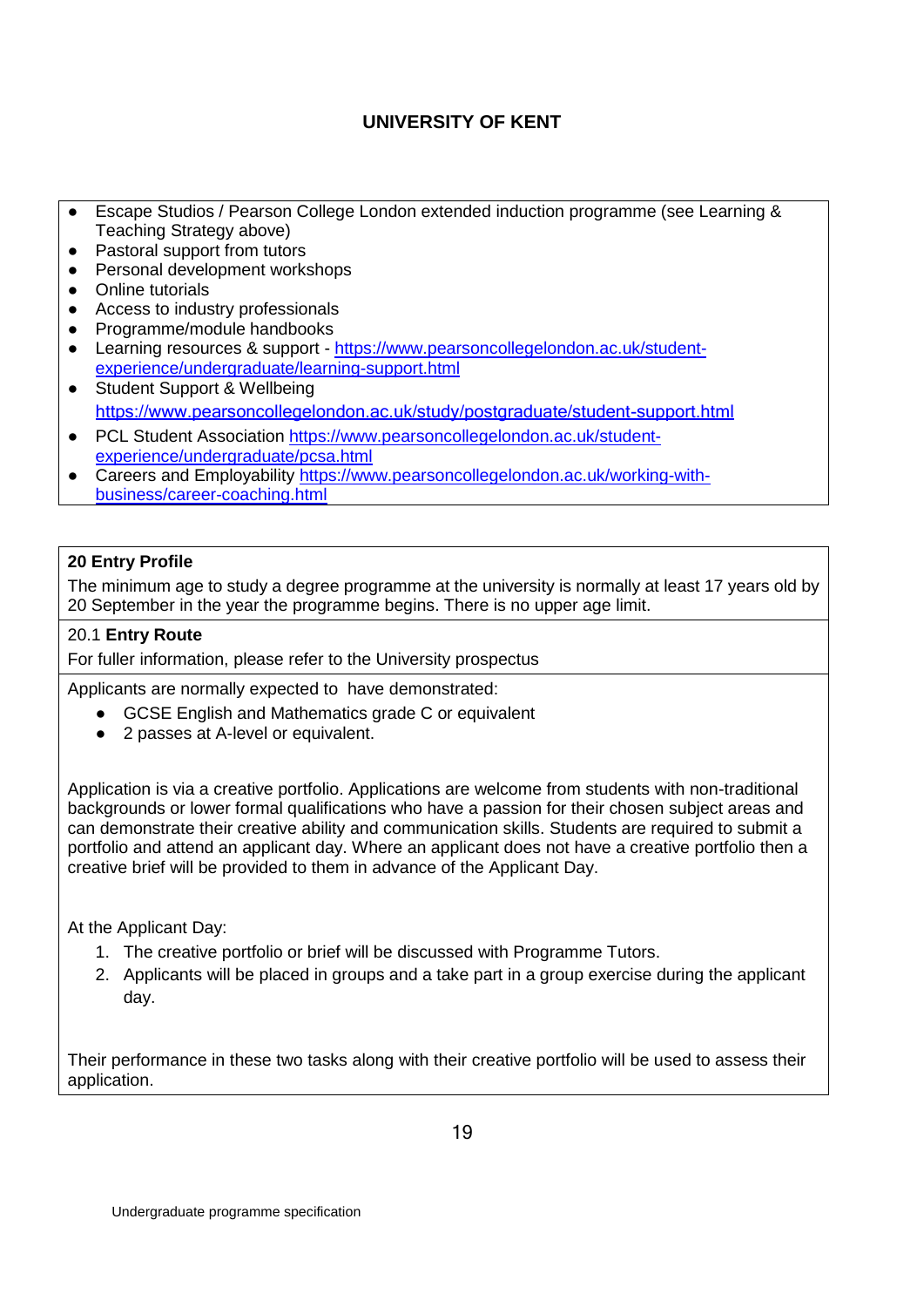Students who do not have English as a first language will need to demonstrate their proficiency with appropriate qualifications or evidence of having been taught English previously. Typical English Language Level: Average 6.5 IELTs, minimum 6.0 reading and writing.

Pearson College welcomes applications from people of all backgrounds and abilities. Those with a disability are encouraged to discuss the nature of their disability with the Programme during the application process. The College has a process to assess additional learning needs, providing support and where appropriate 'reasonable adjustments' in assessment.

### 20.2 **What does this programme have to offer?**

This programme has been designed through close consultation with leading educators and industry professionals in the digital creative industries. During this research period it became clear that we needed to create a programme in which technical skills and collaborative working practices were equally weighted. Students would learn their craft in intensive modules, then apply and consolidate the skills they've learned in a practical project.

A block delivery model was devised to ensure that the students could focus on either craft or project work, and to make those projects feel like real industry projects. Pearson College London / Escape Studios' existing pedagogy was adapted to incorporate elements of project-based delivery, and the four areas of focus were defined: Art & Design, Craft, Process, and Business.

The core design team met advisors at Degree Concept Team (DCT) sessions and visited them in their studios and offices. Partner organisations include: Double Negative, Framestore, Passion Pictures, Sony Computer Entertainment Europe, Media Molecule, Royal College of Art, ustwo, Future Games of London and Electric Theatre Collective. The industry and academic partners are really engaged, and will assure the relevance of this programme by delivering workshops, giving talks, setting briefs, and providing feedback for the students. This connection with the industry, combined with the expert instruction from existing tutors provides a powerful and practical student learning experience.

The assessment methods employed in this programme have been developed to mirror industry practice as far as possible. We balance feedback from tutors and industry experts, with peer feedback and self-assessment. It is crucial that students learn how to accept and work with feedback from their superiors and peers, as this will be the norm when they work in industry. They also need to develop a keen self-critical eye. To be able to step back from their work and see what they could improve, and to have the ability look at themselves and their working practices, and make changes where necessary.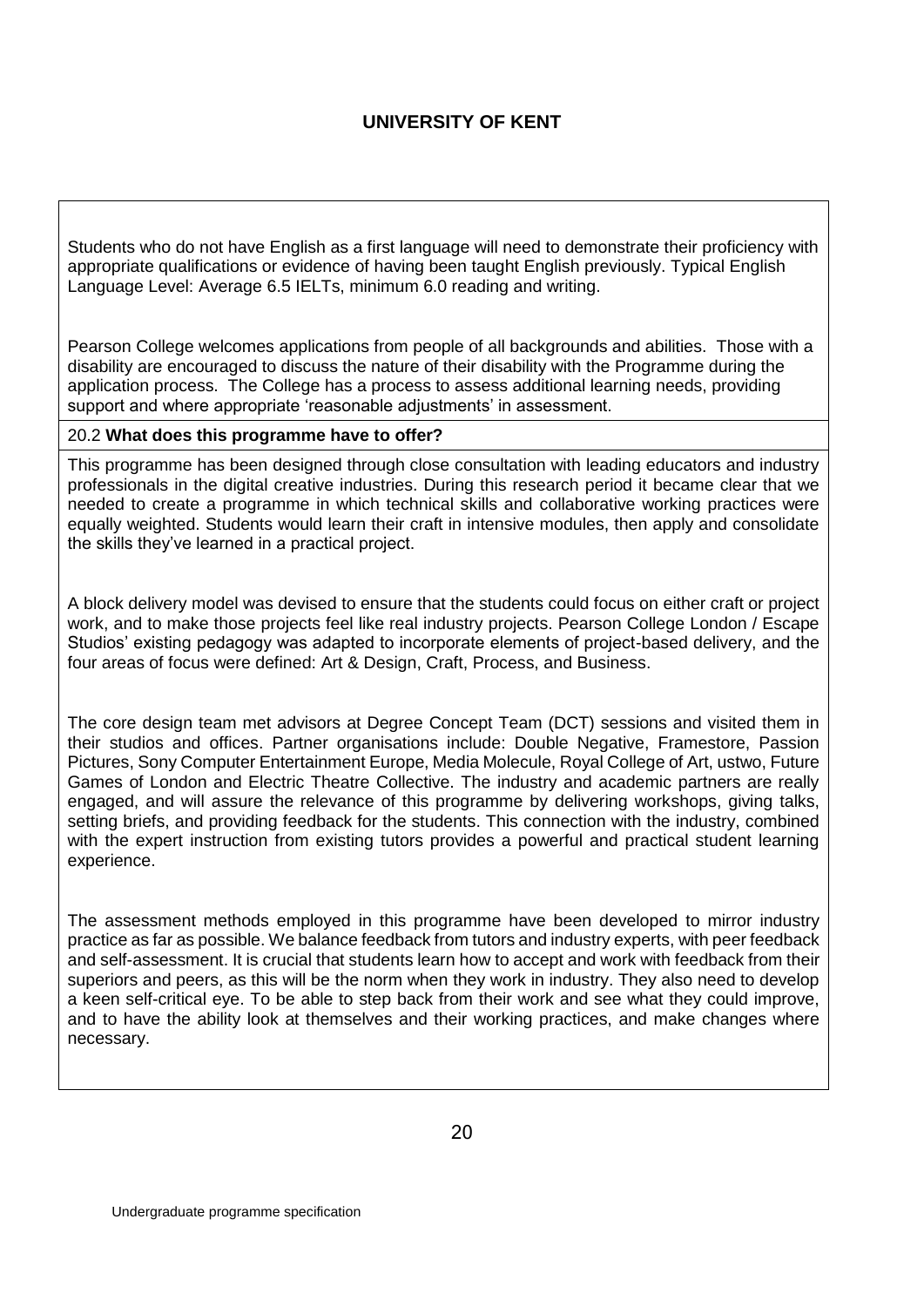Graduates of this programme at BA level will be ready for work. They will have a deep technical knowledge of their craft, and will have the ability to work in teams and collaborate with people in adjacent roles and fields. They will understand the business of the creative industries, and will bring all of these aspects together to create beautiful visual experiences, as they have already done through multiple briefs and projects.

Graduates at MArt level will be ready to start their own business. They will be able to apply a practical and theoretical understanding of Art & Design, Craft, Business, and Process to the design and development of digital products and services.

#### 20.3 **Personal Profile**

- An obvious passion for working in visual effects, computer animation, or computer games
- A hunger to continually learn about the industry, new technologies, and new techniques
- A commitment to improving their own visual communication and software skills
- A fan of movies, TV shows, advertisements, web video, computer games, or interactive experiences
- A fearless experimenter and maker

### 21 **Methods for Evaluating and Enhancing the Quality and Standards of Teaching and Learning**

21.1 **Mechanisms for review and evaluation of teaching, learning, assessment, the curriculum and outcome standards**

- Student module evaluations and feedback questionnaires
- Annual programme and module monitoring reports, see <http://www.kent.ac.uk/teaching/qa/codes/taught/annexe.html>
- External Examiners system, see<http://www.kent.ac.uk/teaching/qa/codes/taught/annexk.html>
- Periodic programme review,<http://www.kent.ac.uk/teaching/qa/codes/taught/annexf.html>
- Annual staff appraisal
- Peer observation
- Quality Assurance Framework,<http://www.kent.ac.uk/teaching/qa/codes/index.html>
- QAA Higher Education Review, see [http://www.qaa.ac.uk/InstitutionReports/types-of](http://www.qaa.ac.uk/InstitutionReports/types-of-review/higher-education-review/Pages/default.aspx)[review/higher-education-review/Pages/default.aspx](http://www.qaa.ac.uk/InstitutionReports/types-of-review/higher-education-review/Pages/default.aspx)

### 21.2 **Committees with responsibility for monitoring and evaluating quality and standards**

Committees at the University of Kent include:

- School Learning and Teaching Committee
- Faculty Learning and Teaching Committee
- Faculty Board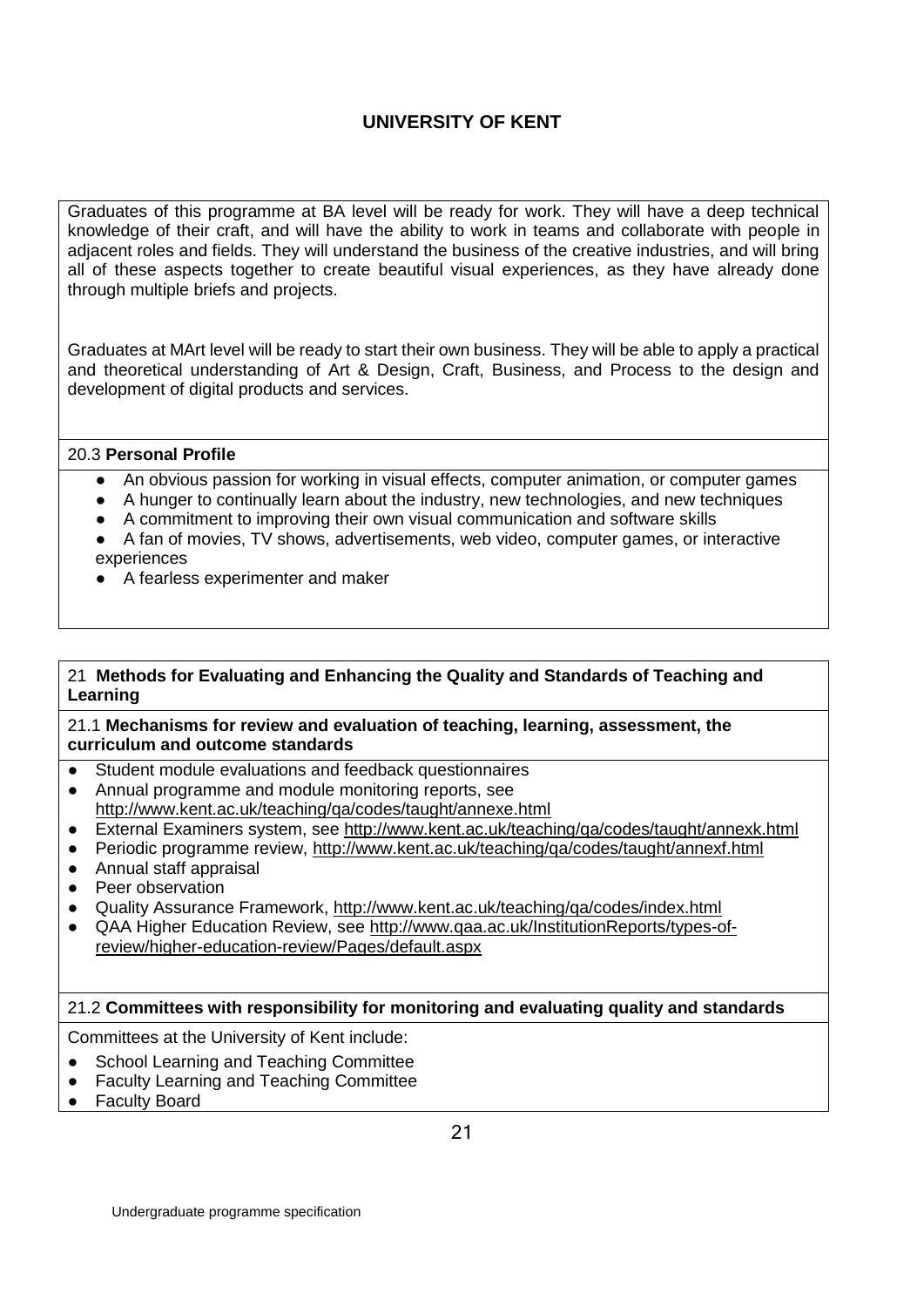● Learning and Teaching Board

● Board of Examiners

Committees at Pearson College London include

- Staff-Student Liaison Committee
- Progression and Retention Committee
- Review and Enhancement Committee
- Academic Board

21.3 **Mechanisms for gaining student feedback on the quality of teaching and their learning experience**

- Student module evaluations
- Staff-Student Liaison Committee
- Student rep system (School, Faculty and Institutional level)
- Annual NSS (from 2016 onwards) and PCL internal annual student surveys

#### 21.4 **Staff Development priorities at PCL include:**

- PGCHE requirements
- HEA (associate) fellowship membership
- Annual appraisals
- Institutional Level Staff Development Programme
- Professional body membership and requirements (where appropriate)
- Programme team meetings
- Research seminars
- Conferences
- Study leave

### 22 **Indicators of Quality and Standards**

- PCL QAA Higher Education Review Plus report
- QAA Educational Oversight Report May 2015 [\(http://www.qaa.ac.uk/en/ReviewsAndReports/Documents/Pearson%20College/Pearson%20C](http://www.qaa.ac.uk/en/ReviewsAndReports/Documents/Pearson%20College/Pearson%20College-EO-AM-15.pdf) [ollege-EO-AM-15.pdf\)](http://www.qaa.ac.uk/en/ReviewsAndReports/Documents/Pearson%20College/Pearson%20College-EO-AM-15.pdf)

Future indicators after the commencement of the programmes will include:

- Annual External Examiner reports
- Annual programme and module monitoring reports (UoK and PCL)
- Result of PCL periodic review
- Result of University of Kent Periodic Review
- 22.1 **The following reference points were used in creating these specifications:**
- QAA UK Quality Code for Higher Education
- QAA Benchmarking statement/s for Art & Design (UG) and Business & Management (PG)